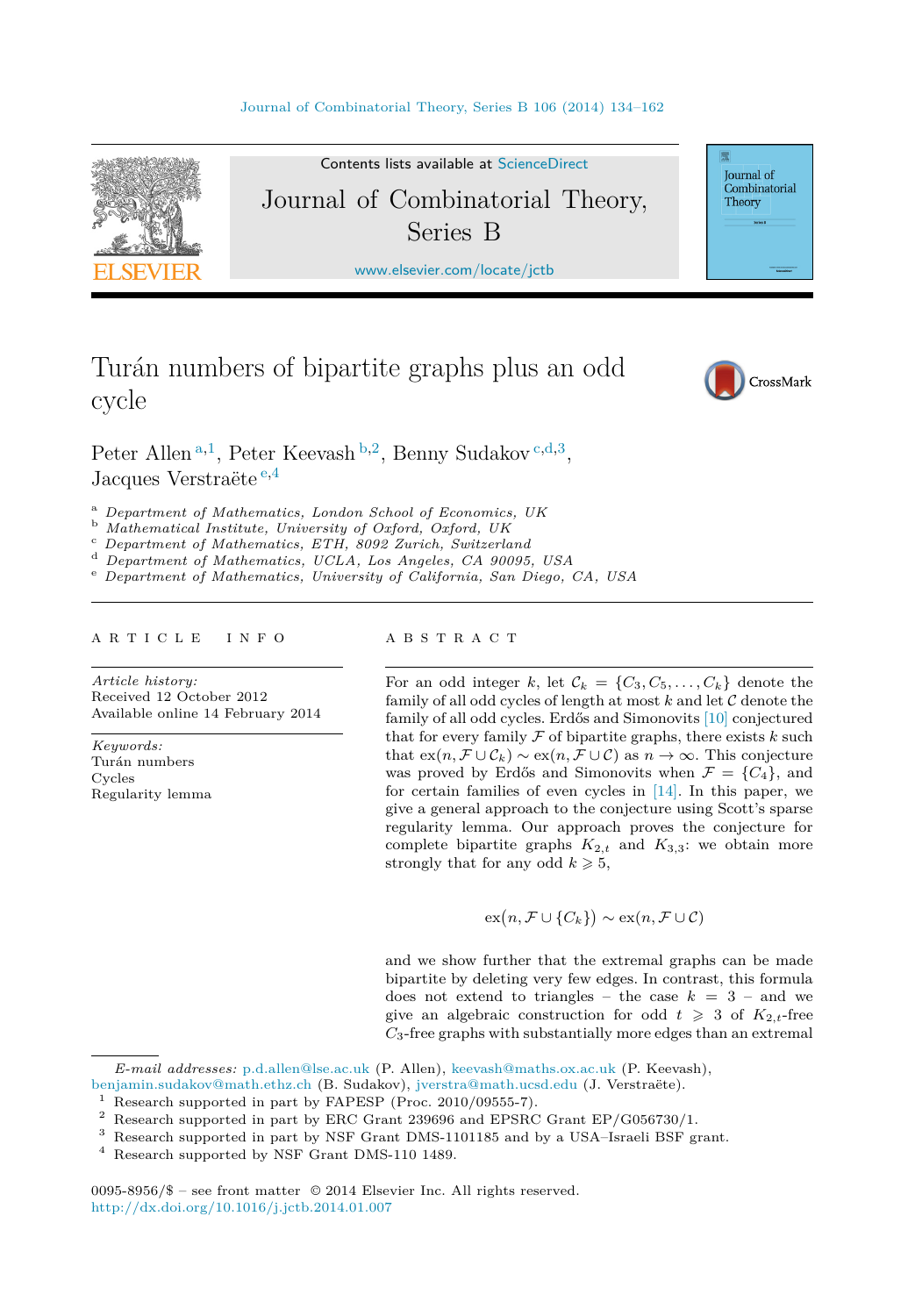$K_{2,t}$ -free bipartite graph on *n* vertices. Our general approach to the Erdős–Simonovits conjecture is effective based on some reasonable assumptions on the maximum number of edges in an  $m$  by  $n$  bipartite  $\mathcal{F}$ -free graph.

© 2014 Elsevier Inc. All rights reserved.

### <span id="page-1-0"></span>1. Introduction

Let  $\mathcal F$  be a family of graphs. Then we say that a graph is  $\mathcal F$ -free if it contains no member of F as a (not necessarily induced) subgraph. We define the *Turán number*  $ex(n, \mathcal{F})$  to be the maximum number of edges possible in an  $\mathcal{F}$ -free graph on *n* vertices. When  $\mathcal{F} = \{F\}$  consists of a single forbidden graph, we denote the Turán number by  $ex(n, F)$ . A classical theorem of Turán [\[26\]](#page-28-0) gives an exact result for  $ex(n, K_r)$ , where  $K_r$ is the complete graph on  $r$  vertices: the unique largest  $K_r$ -free graph on  $n$  vertices is the complete (*r*−1)-partite graph with part sizes as equal as possible. In general, Erdős, Stone and Simonovits [\[11,8\]](#page-27-0) showed that  $ex(n, \mathcal{F}) \sim (1-1/r) {n \choose 2}$ , where  $r = \min\{\chi(F) - 1: F \in$ *F*}. Here we write  $f(n) \sim g(n)$  for functions  $f, g : \mathbb{N} \to \mathbb{R}$  if  $\lim_{n\to\infty} f(n)/g(n) = 1$ . This determines the Turán number asymptotically when  $\mathcal F$  consists only of non-bipartite graphs. Furthermore, Erdős and Simonovits [\[9\]](#page-27-0) proved that the error term is zero if the family F contains an edge-critical  $(r+1)$ -chromatic graph (i.e. one from which one edge can be removed to decrease the chromatic number). For more general families  $\mathcal F$  the error term is necessary, and the complete balanced *r*-partite graph is not extremal. In that case, it turns out that the error term is controlled by Turán numbers for bipartite graphs [\[23\].](#page-28-0) The major open problem in the area, then, is to determine the behavior of  $ex(n, \mathcal{F})$  for families  $\mathcal F$  including bipartite graphs.

#### *1.1. Turán numbers for bipartite graphs*

The problem of determining  $ex(n, \mathcal{F})$  when  $\mathcal F$  contains bipartite graphs seems in general to be very hard: in almost all cases we do not know the order of magnitude of  $ex(n, \mathcal{F})$ . In a seminal paper [\[10\],](#page-27-0) Erdős and Simonovits made a number of broad conjectures on Turán numbers for bipartite graphs. In particular (see Conjecture 2 in [\[10\]\)](#page-27-0) they made the following conjecture:

**Conjecture 1.1.** For every finite nonempty family F of graphs, there exist  $\sigma$ ,  $\alpha \geq 0$ , such *that*

$$
\lim_{n \to \infty} \frac{\mathrm{ex}(n, \mathcal{F})}{n^{\alpha}} = \sigma.
$$

Erdős and Simonovits [\[10\]](#page-27-0) stated that  $\alpha$  should furthermore be rational, in agreement with all the cases where  $\alpha$  is known to exist. When  $\alpha$  exists, we refer to  $\alpha$  as the *exponent* of F. The lack of good constructive lower bounds for  $ex(n, \mathcal{F})$  is a major impediment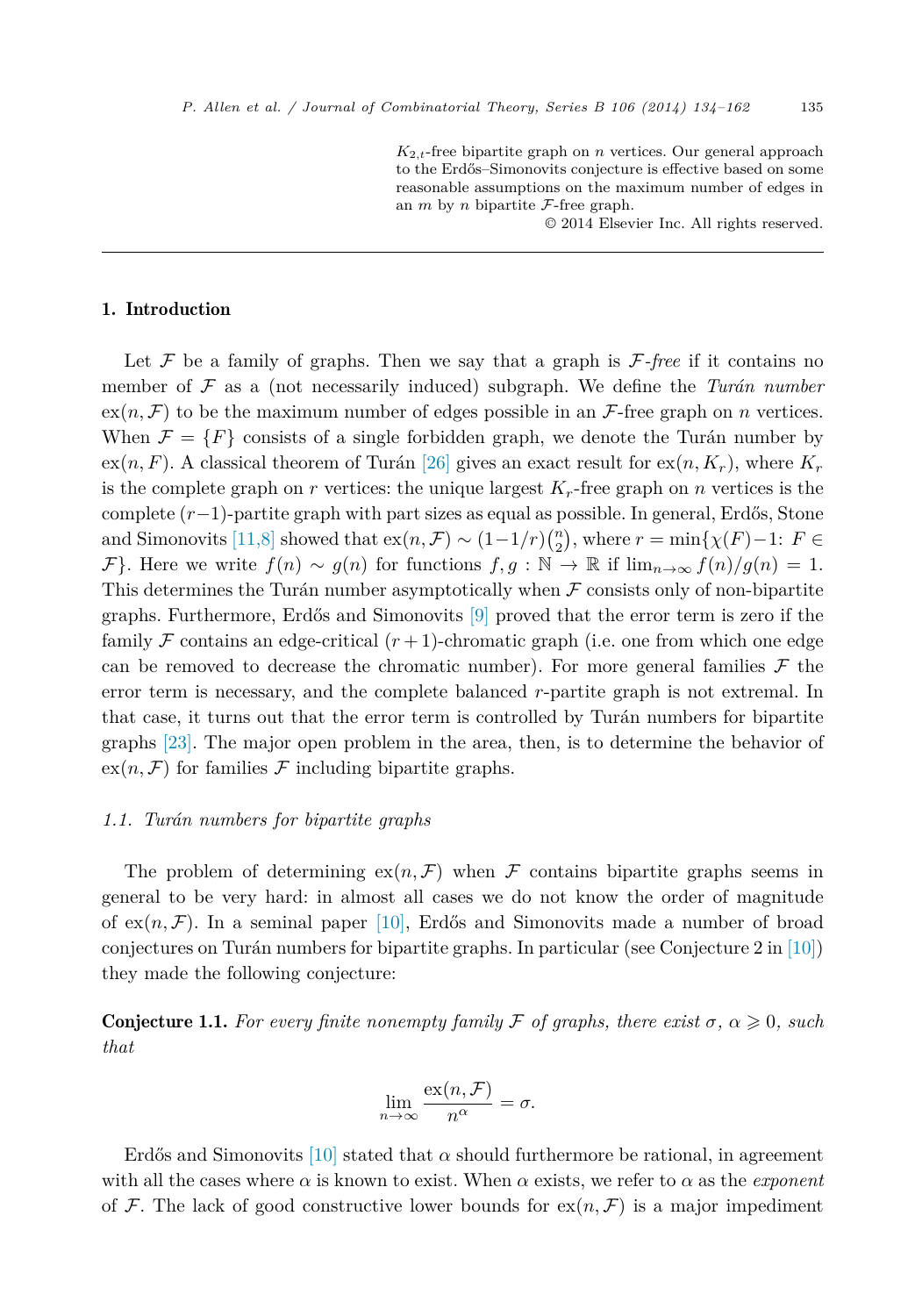<span id="page-2-0"></span>to determining exponents of families of bipartite graphs. It appears unlikely that the order of magnitude of  $ex(n, F)$ , let alone the existence of the exponent of  $F$ , will ever be determined for every bipartite graph *F*. Even for specific graphs such as the complete bipartite graph  $F = K_{4,4}$ , the cycle of length eight  $F = C_8$ , and the three-dimensional cube graph  $F = Q_3$ , the order of magnitude of  $ex(n, F)$  is not known.

#### *1.2. A conjecture of Erdős and Simonovits*

In this paper, we study a conjecture of Erdős and Simonovits [\[10\]](#page-27-0) concerning Turán numbers for families  $\mathcal F$  containing bipartite graphs and odd cycles. Let  $\mathcal C_k$  be the family of all odd cycles of length at most  $k$ , and let  $z(n, \mathcal{F})$  denote the maximum size of a bipartite *n*-vertex  $\mathcal{F}$ -free graph. The general theme is that extremal  $\mathcal{F}$ -free graphs should be near-bipartite if  $\mathcal F$  contains a long enough odd cycle as well as bipartite graphs. Precisely, Erdős and Simonovits made the following conjecture (Conjecture 3 in [\[10\]\)](#page-27-0):

**Conjecture 1.2.** *Given any finite family*  $\mathcal F$  *of graphs, there exists*  $k$  *such that as*  $n \to \infty$ *,* 

$$
\mathrm{ex}(n,\mathcal{F}\cup\mathcal{C}_k)\sim\mathrm{z}(n,\mathcal{F}).
$$

This is certainly true from the Erdős–Stone–Simonovits Theorem  $[9]$  when  $\mathcal F$  consists only of non-bipartite graphs, moreover it is shown that the extremal  $\mathcal{F}\cup\{C_k\}$ -free graphs are exactly bipartite if *n* is large enough  $[9]$ . Conjecture 1.2 is proved in [\[14\]](#page-27-0) for  $\mathcal{F} = \{C_4, C_6, \ldots, C_{2\ell}\}\$  when  $\ell \in \{2, 3, 5\}\$ , and again the extremal graphs are shown in [\[14\]](#page-27-0) to be bipartite graphs: the bipartite incidence graphs of rank two geometries called generalized polygons [\[25\].](#page-28-0) The case  $\mathcal{F} = \{C_4\}$  with  $k = 5$  was settled earlier by Erdős and Simonovits [\[10\].](#page-27-0)

In the present paper, we give a general approach which proves the conjecture for all families of bipartite graphs which are known to be *smooth* (in a sense which is defined below) using a sparse version of Szemerédi's Regularity Lemma. It is convenient for the next definition to denote by  $z(m, n, \mathcal{F})$  the maximum number of edges in an *m* by *n* bipartite F-free graph. In what follows, all asymptotic notation is with respect to *n*. Let *α*, *β* be reals with  $1 \leq \beta < \alpha < 2$ .

**Definition 1.** A family  $\mathcal F$  of bipartite graphs is  $(\alpha, \beta)$ -smooth if for some  $\rho \geq 0$  and every  $m \leqslant n$ ,

$$
z(m, n, \mathcal{F}) = \rho mn^{\alpha - 1} + O(n^{\beta}).
$$

It is a consequence of the Kövári–Sós–Turán Theorem [\[18\]](#page-27-0) that *α <* 2 for every family F of bipartite graphs. We say F is *smooth* if F is  $(\alpha, \beta)$ -smooth for some  $\alpha > \beta$ , and  $(\alpha, \beta)$ -smooth with *relative density*  $\rho$  when we wish to refer to the limit density. If F is smooth and consists of a single graph *F*, then we use the terminology *F is smooth*.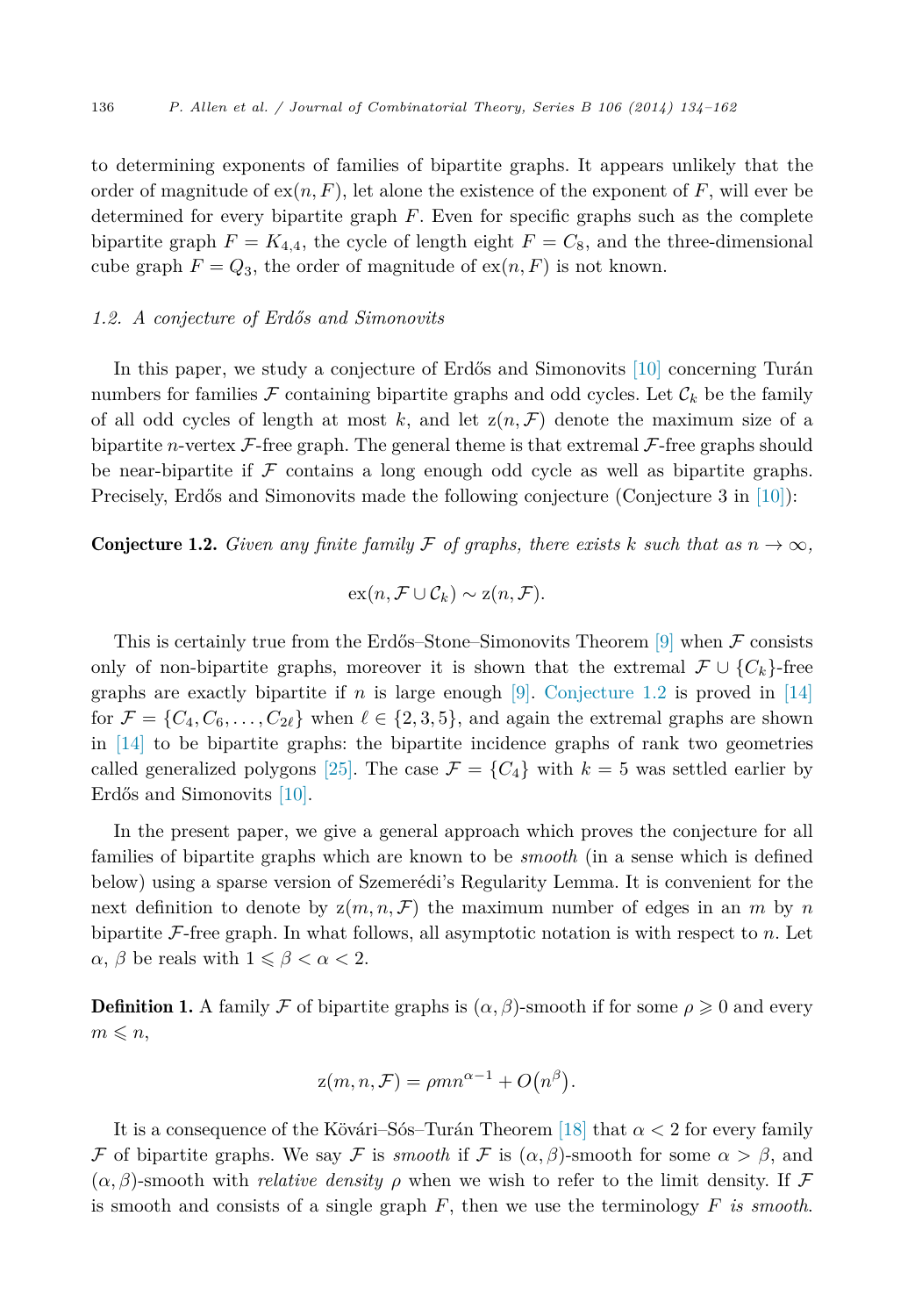<span id="page-3-0"></span>[Conjecture 1.1](#page-1-0) perhaps suggests that every finite family of graphs is smooth – smoothness should be seen as a bipartite version of [Conjecture 1.1,](#page-1-0) together with some control on the error term implicit in the limit. One can show that the value of  $\sigma$  in [Conjecture 1.1](#page-1-0) must satisfy  $2\sigma \leq \rho$  (a hint for the proof is given by Füredi [\[13\]\)](#page-27-0), although it is not clear to us whether equality holds.

The control on the error term is essential in our arguments, but may seem at first sight to be a strong hypothesis. However, it seems plausible that any 'natural' extremal family will have this property; for example, the known algebraic constructions have this property because each family is essentially a single construction with a varying prime parameter, and the gap between the *n*th and  $(n+1)$ st primes is less than  $n<sup>c</sup>$  with  $c < 1$ .

In this paper, we study smooth families of graphs and use smoothness as a broad framework under which [Conjecture 1.2](#page-2-0) might be proved. Single bipartite graphs which are known to be smooth include  $K_{2,t}$  for  $t \geq 2$  and  $K_{3,3}$ , however, even the cycle  $C_6$  of length six is not known to be smooth.

#### *1.3. Main result*

A family G of graphs is *near-bipartite* if every *n*-vertex graph  $G \in \mathcal{G}$  has a bipartite subgraph *H* with  $e(G) \sim e(H)$  as  $n \to \infty$ . To prove [Conjecture 1.2](#page-2-0) for a family *F*, it is enough to show every extremal  $\mathcal{F}\cup\{C_k\}$ -free family of graphs is near-bipartite for some odd *k*, for then  $ex(n, \mathcal{F} \cup \{C_k\}) \sim z(n, \mathcal{F})$ . Our main theorem proves this strengthening of the Erdős–Simonovits conjecture for smooth families of bipartite graphs:

**Theorem 1.3.** Let F be an  $(\alpha, \beta)$ -smooth family with  $2 > \alpha > \beta \geq 1$ . There exists  $k_0$ *such that if*  $k \geq k_0 \in \mathbb{N}$  *is odd, then every extremal*  $\mathcal{F} \cup \{C_k\}$ *-free family of graphs is near-bipartite.*

The theorem settles [Conjecture](#page-2-0) 1.2 in a strong sense for smooth families, namely that the omission of any single odd cycle is enough to force extremal  $\mathcal{F}\text{-}$  free families of graphs to be nearly bipartite, whereas the condition of [Conjecture 1.2](#page-2-0) is to avoid all short odd cycles. The closer the value of  $\beta$  to  $\alpha$ , however, the larger the lower bound on k, the length of the shortest odd cycle we can find. The proof of Theorem 1.3 is a novel application of a recent sparse version of Szemerédi's Regularity Lemma due to Scott [\[21\].](#page-27-0) We note that (despite the use of regularity) the value of  $k_0$  we obtain is not large – for all the smooth families we know, it is less than 20. We also ask whether the extremal *n*-vertex F∪{*Ck*}-free graphs in Theorem 1.3 are exactly bipartite when *n* is large enough. So far this is not known, even for  $\mathcal{F} = \{K_{2,t}\}\$  with  $t > 2$ , which is  $(3/2, 4/3)$ -smooth. Here we give some evidence that extremal  $\mathcal{F}\cup\{C_k\}$ -free graphs are indeed bipartite, by proving the following Andrásfai–Erdős–Sós type theorem, which verifies this provided the minimum degree of an extremal graph is not too small.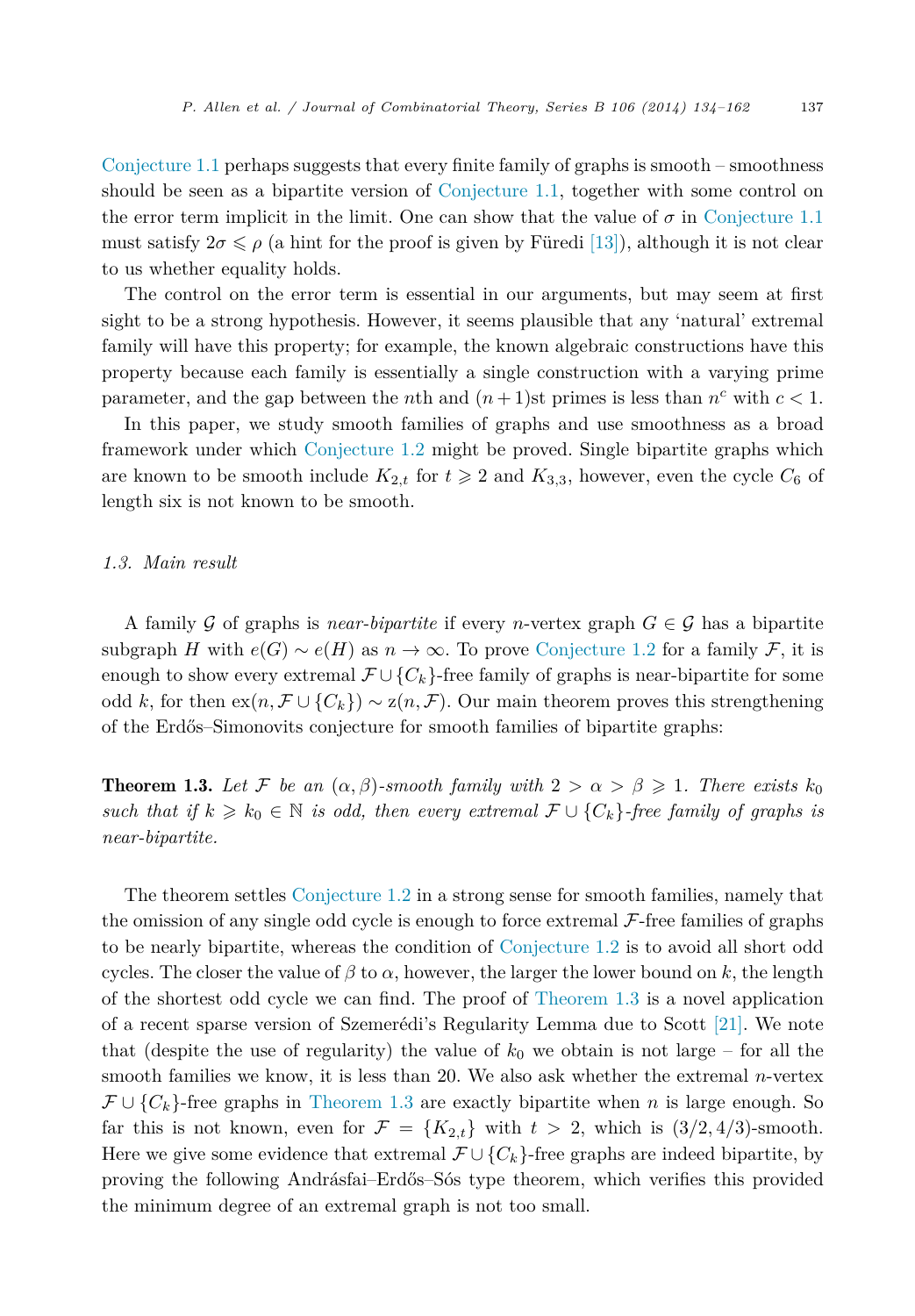<span id="page-4-0"></span>**Theorem 1.4.** Let  $\mathcal{F}$  be an  $(\alpha, \beta)$ -smooth family with  $2 > \alpha > \beta \geq 1$ . Then there exists  $k_0$  *such that for all odd*  $k \geqslant k_0$  *and n sufficiently large the following is true. If G is an n*-vertex  $\mathcal{F} \cup \{C_k\}$ -free graph with minimum degree at least  $\rho(\frac{2n}{5} + o(n))^{\alpha - 1}$  then *G* is *bipartite.*

#### *1.4. Complete bipartite graphs*

[Theorem 1.3](#page-3-0) reduces the Erdős–Simonovits conjecture to showing that a family of bipartite graphs is smooth. We shall now see that certain complete bipartite graphs are smooth. Füredi [\[12\]](#page-27-0) showed that if  $m \leq n$ , and  $s, t \in \mathbb{N}$ , then

$$
z(m, n, K_{s,t}) \leq (t - s + 1)^{1/s} mn^{1-1/s} + sm + sn^{2-2/s}.
$$

If  $s = 2$  or  $t = s = 3$ , this upper bound is matched up to a difference of  $O(n^{2-2/s})$ by constructions of Brown [\[4\]](#page-27-0) and Füredi [\[12\],](#page-27-0) so in these cases,  $K_{s,t}$  is  $(2-1/s, 2-$ 2*/s*)-smooth. It follows from [Theorem 1.3](#page-3-0) that the Erdős–Simonovits conjecture holds for the complete bipartite graphs  $K_{2,t}$  and  $K_{3,3}$ , and we obtain the following result:

**Theorem 1.5.** Let  $k \geqslant 5$  be an odd integer. If  $s = 2$  and  $t \geqslant 2$ , or  $s = t = 3$ , then

$$
\exp\left(n, \{K_{s,t}, C_k\}\right) \sim z(n, K_{s,t}) \sim (t-s+1)^{1/s} (n/2)^{2-1/s}
$$

and any extremal  $\mathcal{F}$ -free  $C_k$ -free graph is near-bipartite.

This theorem is a direct consequence of [Theorem](#page-3-0) 1.3 and the smoothness of *Ks,t* for  $s = 2$  and  $s = t = 3$ , except that the assumption  $k \geq 5$  is weaker than the assumption on *k* in [Theorem 1.3.](#page-3-0) For  $t > (s - 1)!$ , the order of magnitude of  $ex(n, K_{s,t})$  is known to be  $n^{2-1/s}$  according to a construction of Alon, Rónyai and Szabó [\[3\],](#page-27-0) superseding an earlier construction of Kollár, Rónyai and Szabó [\[16\].](#page-27-0) However, the asymptotic behavior of  $z(m, n, K_{s,t})$  is not known for any  $s \geq 3$  and  $t \geq 4$ , and the order of magnitude of  $ex(n, K_{s,t})$  is not known in general. In the event that  $K_{s,t}$  is  $(2-1/s, \beta)$ -smooth for any given  $s \leq t$  and  $\beta < 2 - 1/s$ , Theorem 1.5 would extend to prove the Erdős–Simonovits conjecture for  $K_{s,t}$  with the condition  $k \geqslant 5$ .

#### *1.5. Triangles and an old conjecture of Erdős*

A natural question is whether it is also possible that [Theorems 1.3 and 1.5](#page-3-0) could hold for shorter odd cycles, in particular for triangles – the case  $k = 3$  in both theorems. In the case  $s = t = 2$ , it is an old conjecture of Erdős [\[6,7\]](#page-27-0) that any extremal *n*-vertex graph of girth five has  $\frac{1}{2\sqrt{2}}n^{3/2} + o(n^{3/2})$  edges – in particular the bipartite incidence graph of a projective plane with *n* points has that many edges. However, we are able to show that for all odd  $t \ge 3$ , the extremal function  $ex(n, {K_{2,t}, C_3})$  is not asymptotic to  $z(n, K_{2,t})$ .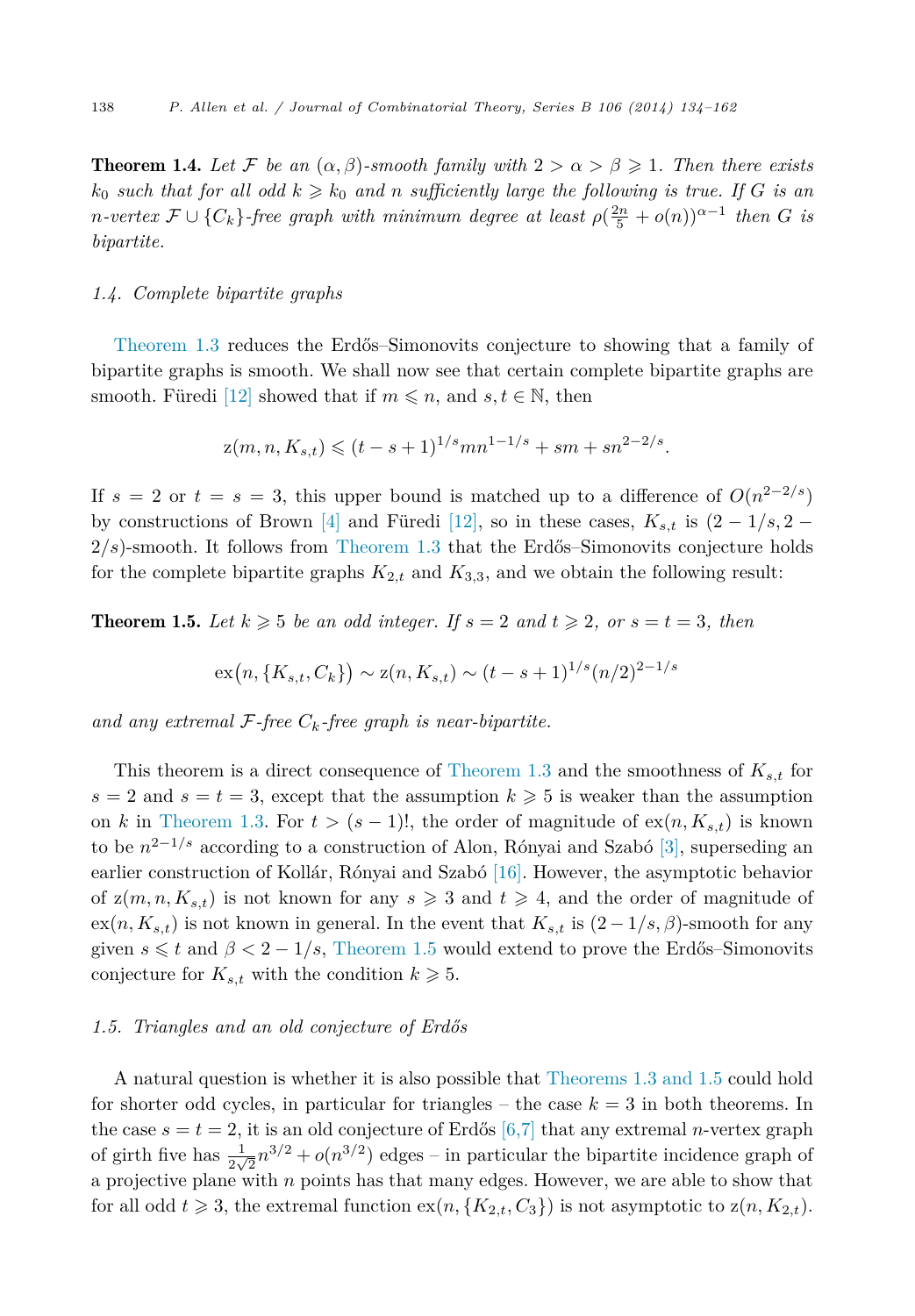<span id="page-5-0"></span>**Theorem 1.6.** For each  $t \in \mathbb{N}$ ,

$$
\liminf_{n \to \infty} \frac{\text{ex}(n, \{C_3, K_{2,2t+1}\})}{z(n, K_{2,2t+1})} \geq \frac{t+1}{\sqrt{t(t+2)}}.
$$

In particular the ratio is  $\frac{2}{\sqrt{3}} + o(1)$  for  $K_{2,3}$ . In light of this, we make the opposite conjecture to Erdős:

#### Conjecture 1.7.

$$
\liminf_{n \to \infty} \frac{\operatorname{ex}(n, \{C_3, C_4\})}{z(n, C_4)} > 1.
$$

In [\[14\],](#page-27-0) it is shown that [Conjecture 1.2](#page-2-0) does not extend to  $k = 3$  when  $\mathcal{F} = \{C_4, C_6\}$ and does not extend to  $k = 3, 5$  when  $\mathcal{F} = \{C_4, C_6, C_8, C_{10}\}$ . Determining the smallest value of  $k = k(\mathcal{F})$  for which the conjecture could hold is an interesting open problem.

#### 2. Sparse regularity

In this section we describe a version of Szemerédi's Regularity Lemma which can be usefully applied to extremal  $\mathcal{F}\text{-free graphs.}$ 

#### *2.1. Szemerédi's Regularity Lemma*

Given an *n*-vertex graph *G* and disjoint vertex subsets *X* and *Y* , the *density* of the pair  $(X, Y)$  is  $d(X, Y) = e(X, Y)/(|X||Y|)$ . We say that  $(X, Y)$  is  $\varepsilon$ -regular if we have  $|d(X', Y') - d(X, Y)| \le \varepsilon$  for every pair  $X' \subset X$  and  $Y' \subset Y$  with  $|X'| \ge \varepsilon |X|$ and  $|Y'| \geq \varepsilon |Y|$ . We say a partition  $V(G) = V_0 \sqcup \cdots \sqcup V_k$  is  $\varepsilon$ -regular if  $|V_0| \leq \varepsilon n$ ,  $|V_1| = \cdots = |V_k|$ , and all but at most  $\varepsilon k^2$  of the pairs  $(V_i, V_j)$  with  $i, j \in [k]$  are *ε*-regular. The celebrated Szemerédi Regularity Lemma [\[24\]](#page-28-0) states that for every *ε >* 0 there exists  $K$  such that every graph  $G$  possesses an  $\varepsilon$ -regular partition whose number of parts is between  $\varepsilon^{-1}$  and *K*. A key definition in the proof is the *energy function* of a partition  $P$  of  $V(G)$ , which is

$$
\mathcal{E}(G,\mathcal{P}) = \sum_{X,Y \in \mathcal{P}} \frac{|X||Y|}{n^2} d(X,Y)^2.
$$
 (1)

The proof consists of showing that either  $P$  is an  $\varepsilon$ -regular partition of *G*, or there is a refinement of P with at most  $2^{|\mathcal{P}|}$  parts whose energy is increased by at least  $\varepsilon^5$ over that of  $P$ . Since the energy of any partition is bounded by 1, the result follows. Unfortunately, Szemerédi's Regularity Lemma in the above framework is useless for our purposes:  $K_{s,t}$ -free graphs have  $o(n^2)$  edges, and hence the densities of all pairs in the partition will be very close to zero.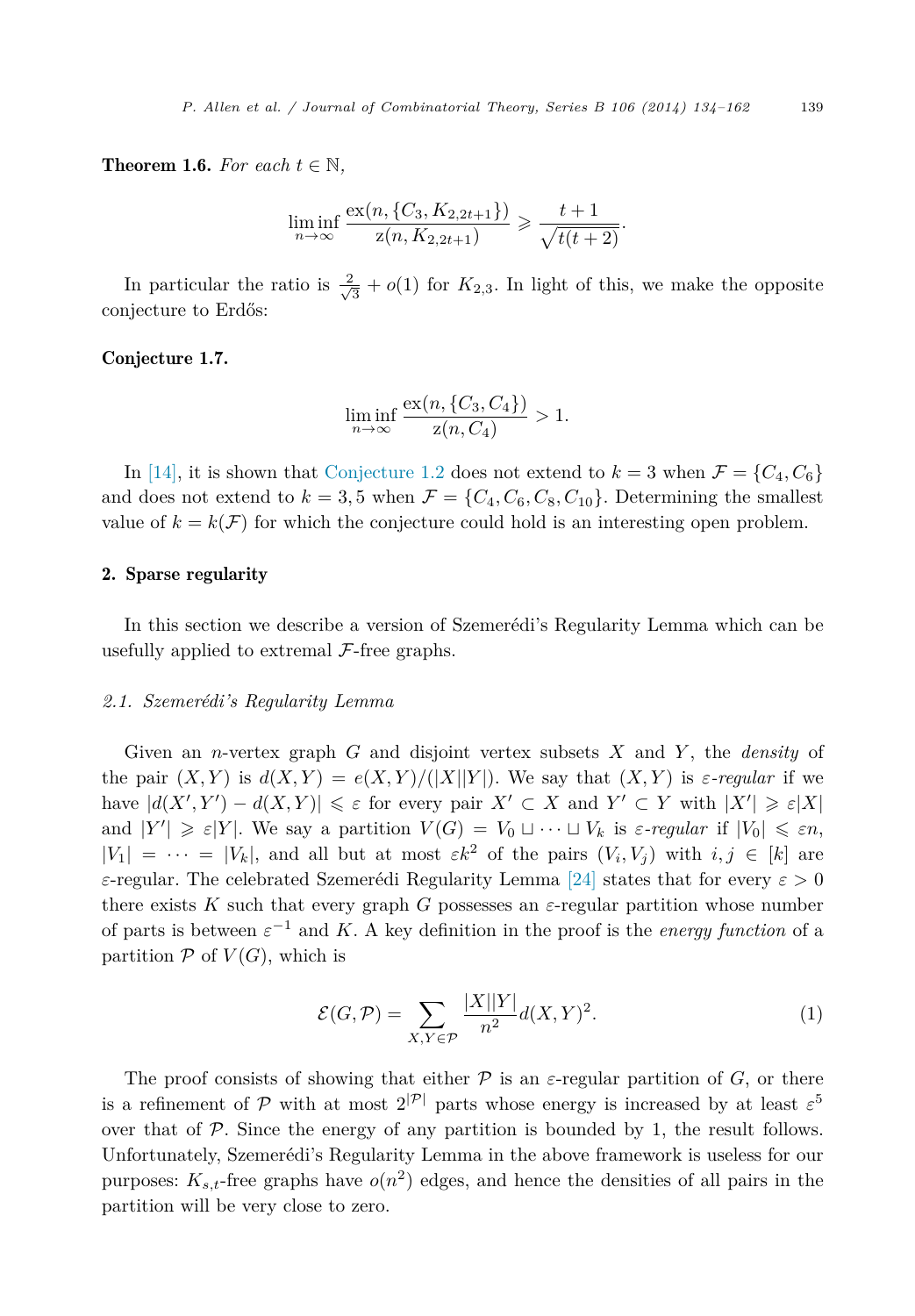#### *2.2. Versions of the regularity lemma for sparse graphs*

For sparse graphs, Kohayakawa [\[15\]](#page-27-0) and independently Rödl (unpublished) defined the notion of relative density and  $(\varepsilon, p)$ -regular partitions where  $p \in [0, 1]$ . Here, G is a graph and *X* and *Y* are disjoint non-empty subsets of vertices of *G*.

**Definition 2.** Given  $0 < p \le 1$ , the *relative density* of the pair  $(X, Y)$  is  $d_p(X, Y) =$  $d(X, Y)/p$ . The pair  $(X, Y)$  is  $(\varepsilon, p)$ -*regular* if  $|d_p(X', Y') - d_p(X, Y)| \leq \varepsilon$  for every pair  $X' \subset X$  and  $Y' \subset Y$  with  $|X'| \geqslant \varepsilon |X|$  and  $|Y'| \geqslant \varepsilon |Y|$ . A partition  $V(G) = V_0 \sqcup \cdots \sqcup V_k$ is called  $(\varepsilon, p)$ -*regular* if  $|V_0| \leq \varepsilon n$ ,  $|V_1| = \cdots = |V_k|$ , and all but at most  $\varepsilon k^2$  of the pairs  $(V_i, V_j)$  with  $i, j \in [k]$  are  $(\varepsilon, p)$ -regular.

Kohayakawa [\[15\]](#page-27-0) and Rödl proved that for any function  $p = p(n)$ ,  $\varepsilon > 0$  and *C* there exist *K* and  $\mu > 0$  such that if *G* is an *n*-vertex graph for which the relative density  $d_p(X, Y)$  is at most *C* whenever *X* and *Y* are disjoint vertex sets of size at least  $\mu n$ , then *G* has an  $(\varepsilon, p)$ -regular partition whose number of parts is between  $\varepsilon^{-1}$  and *K*. For this proof, the energy function

$$
\mathcal{E}_p(G,\mathcal{P}) = \sum_{X,Y \in \mathcal{P}} \frac{|X||Y|}{n^2} d_p(X,Y)^2 \tag{2}
$$

is defined, and is observed to be bounded by  $C$  whenever  $\mathcal P$  contains no small parts; the remainder of the proof is virtually identical to the original proof of Szemerédi.

Note however that  $K_{s,t}$ -free graphs with  $\Theta(n^{2-1/s})$  edges and  $p(n) = n^{-1/s}$  need not satisfy the condition given by Kohayakawa and Rödl. At first sight one might think that they do, by the Kövári–Sós–Turán bound  $e(X, Y) \leqslant c(s, t) |X||Y|^{1-1/s}$ , which gives  $d(X, Y) \leq c(s, t)|Y|^{-1/s} \leq c(s, t)\mu^{-1/s}p(n)$ . However, we cannot take  $C = c(s, t)\mu^{-1/s}$ above, as this depends on  $\mu$ . For complete bipartite graphs this is not a major issue: one can use instead the following bound on the energy function of a partition, from which the desired regularity lemma follows. We remark that we will not use the following lemma in this paper, as we will instead rely on [Lemma 2.2,](#page-7-0) but we include it as it is interesting to have another proof, and the method may be useful in future work.

**Lemma 2.1.** Let  $p = n^{-1/s}$ . Let G be a  $K_{s,t}$ -free graph and P a partition of  $V(G)$  with *no parts of size smaller than*  $2sn^{1/s}$ *. Then we have*  $\mathcal{E}_p(G, \mathcal{P}) \leq 2^s t + 1$ *.* 

**Proof.** Let *G* be an *n*-vertex  $K_{s,t}$ -free graph, and  $P$  a partition of  $V(G)$  with no parts containing fewer than  $2sn^{1/s}$  vertices. Given part  $X \in \mathcal{P}$  we have

$$
\frac{t|X|^s}{s!} \geq t\binom{|X|}{s} \geqslant \sum_{v \in G} \binom{d_X(v)}{s} \geqslant \sum_{Y \in \mathcal{P}} |Y| \binom{d(X,Y)|X|}{s}
$$
\n
$$
= \sum_{Y \in \mathcal{P}} |Y| \binom{d_p(X,Y)n^{-1/s}|X|}{s},
$$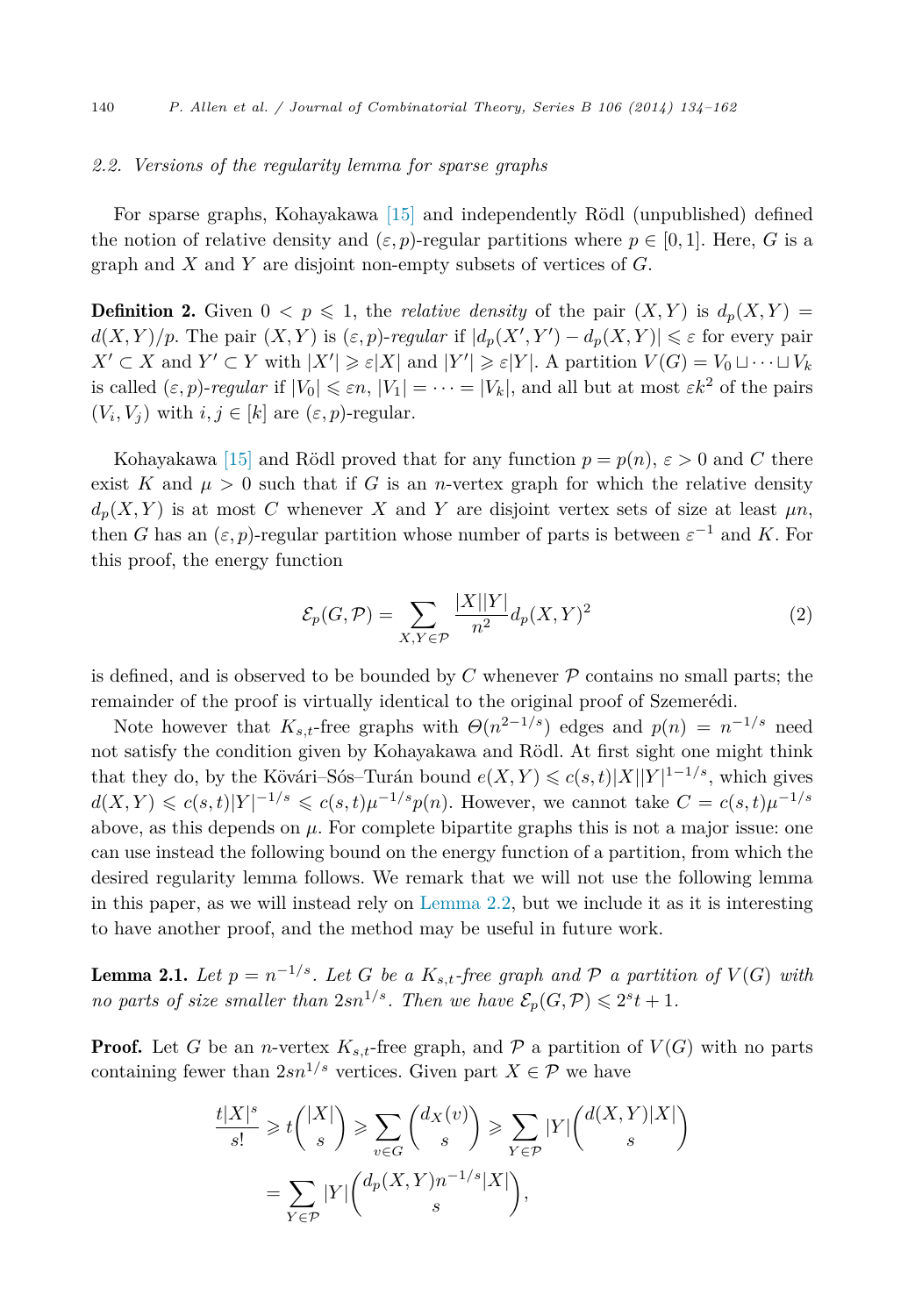<span id="page-7-0"></span>using that *G* is  $K_{s,t}$ -free in the second step and Jensen's inequality at the third step. Observe that since  $|X| > 2sn^{1/s}$ , if  $d_p(X, Y) \ge 1$  then  $d_p(X, Y)n^{-1/s}|X| - s \ge$  $d_p(X, Y)n^{-1/s}|X|/2$ . Ignoring terms with  $d_p(X, Y) < 1$ , we have

$$
\frac{t|X|^s}{s!} \geqslant \sum_{\substack{Y \in \mathcal{P} \\ d_p(X,Y) \geqslant 1}} |Y| \binom{d_p(X,Y)n^{-1/s}|X|}{s} \geqslant \sum_{\substack{Y \in \mathcal{P} \\ d_p(X,Y) \geqslant 1}} \frac{|Y|}{n} \frac{d_p(X,Y)^s|X|^s}{2^s s!}
$$

and thus

$$
\sum_{\substack{Y \in \mathcal{P} \\ d_p(X,Y) \geqslant 1}} \frac{|Y|}{n} d_p(X,Y)^s \leqslant 2^s t.
$$

Finally, since  $x^2 \le x^s$  for all  $x \ge 1$  and  $x^2 < 1$  for all  $x < 1$ , we have

$$
\mathcal{E}_p(G, \mathcal{P}) = \sum_{X, Y \in \mathcal{P}} \frac{|X||Y|}{n^2} d_p(X, Y)^2
$$
  
\$\leqslant \sum\_{X \in \mathcal{P}} \frac{|X|}{n} \left( \sum\_{\substack{Y \in \mathcal{P} \\ d\_p(X, Y) \geqslant 1}} \frac{|Y|}{n} d\_p(X, Y)^s + \sum\_{\substack{Y \in \mathcal{P} \\ d\_p(X, Y) < 1}} \frac{|Y|}{n} \right)\$  
\$\leqslant \sum\_{X \in \mathcal{P}} \frac{|X|}{n} (2^s t + 1) = 2^s t + 1\$

as required.  $\square$ 

In fact, Scott [\[21\]](#page-27-0) has recently shown that (perhaps surprisingly) we need assume no conditions at all on *G* to obtain a sparse-regular partition, and it is convenient to simply use this result to prove our main theorems. To the best of our knowledge, this is the first application of Scott's regularity lemma.

**Lemma 2.2** *(Sparse Regularity Lemma). Given*  $\varepsilon > 0$  *and*  $C \geq 1$ *, there exists*  $T = T(\varepsilon)$ *such that if G is any graph with at most*  $Cpn^2$  *edges, then G has an*  $(\varepsilon, p)$ *-regular partition whose number of parts is between*  $\varepsilon^{-1}$  *and*  $T$ *.* 

Briefly, Scott's proof rests on his observation that the Kohayakawa–Rödl proof fails for general graphs because it is possible for  $\mathcal{E}_p(G,\mathcal{P})$  to be large due to a small number of dense pairs in  $P$ , and thus no good enough bound on  $\mathcal{E}_p$  for that proof to work can hold. Scott's solution is to define a new energy function, replacing  $d_p(X, Y)^2$  with  $\min(d_p(X, Y)^2, 4L(d_p(X, Y) - L))$  for some large constant *L*. This has the effect of 'discounting' very dense pairs, so that the new energy function can be proven to be bounded (by  $CL^2$ ): of course, it also means that refining these very dense pairs in a non- $(\varepsilon, p)$ -regular partition no longer contributes to increasing the energy function, but,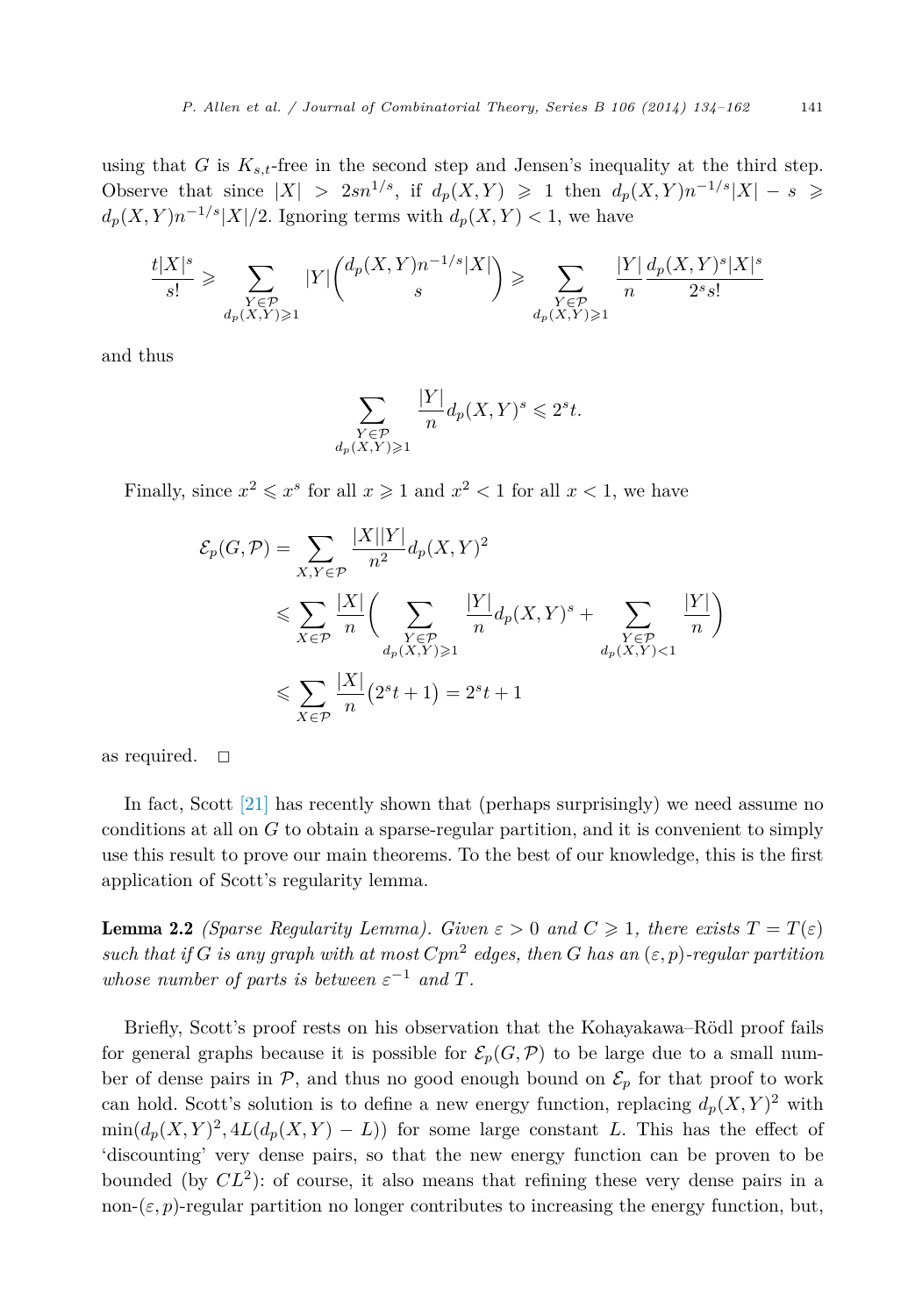<span id="page-8-0"></span>crucially, there are few such dense pairs and thus an energy increase of  $\varepsilon^5/2$  is still guaranteed. To facilitate use of [Lemma 2.2,](#page-7-0) we give one last definition.

**Definition 3.** Given  $d \in [0, 1]$ , the  $(\varepsilon, d, p)$ -*cluster graph* associated to an  $(\varepsilon, p)$ -regular partition  $V_0 \sqcup \cdots \sqcup V_t$  of *G* is the graph with vertex set  $\{V_1, \ldots, V_t\}$  and edges  $V_i V_j$ whenever  $(V_i, V_j)$  is an  $(\varepsilon, p)$ -regular pair with  $d_p(V_i, V_j) \geq d$ .

We shall also require some basic useful facts about regular pairs. These are proved directly from the definition of regularity and density, and are standard facts in the usual dense version of the regularity lemma (see [\[17\]\)](#page-27-0).

**Proposition 2.3.** Let  $(A, B)$  and  $(A, C)$  be  $(\varepsilon, p)$ -regular pairs of relative density at least d. *Then*

- 1.  $(A, B \cup C)$  *is*  $(\varepsilon, p)$ -regular of relative density at least d.
- 2. If  $\gamma > \varepsilon$  and  $X \subseteq B$  has size at least  $\gamma |B|$ , then  $(A, X)$  is  $(\varepsilon + \varepsilon/\gamma, p)$ -regular of *relative density at least*  $d - \varepsilon$ *.*

#### 3. Expansion and embedding

In this section, we show how to use the presence of many triangles in an  $(\varepsilon, d, p)$ -cluster graph of an F-free graph *G* to find odd cycles in *G*. In the traditional setting of the regularity lemma, namely for dense graphs, extremal theorems in the cluster graph are employed to find large structures in the original graph. In particular, a single clique *K<sup>r</sup>* in the cluster graph is sufficient to provide a relatively large complete *r*-partite subgraph of the original graph, which gives a derivation of the Erdős–Stone Theorem from Turán's Theorem via the regularity lemma. However, in the case of sparse graphs, the appearance of a particular graph *H* in the  $(\varepsilon, d, p)$ -cluster graph is insufficient to imply a copy of *H* in the original graph. For example, a construction of Alon [\[2\]](#page-27-0) shows that we cannot hope to find even one triangle in a triple of sparse-regular pairs by making use only of the sparse-regularity. Similarly, our example of a dense  $K_{2,3}$ -free triangle-free graph in [Theorem 1.6](#page-5-0) is actually a triple of sparse-regular pairs, so the cluster graph is actually a triangle, whereas the original graph has no triangles as well as no  $K_{2,3}$ . More generally (see Krivelevich and Sudakov [\[19\]\)](#page-27-0), one can take any pseudorandom *Ck*-free graph with *k* odd and replace each vertex *v* with a set *S<sup>v</sup>* of *o*(*n*) new vertices and each edge *uv* with the complete bipartite graph consisting of all edges between  $S_u$  and  $S_v$ . This still gives a pseudorandom  $C_k$ -free graph, which in particular has a complete cluster graph, whilst the original graph has no  $C_k$ . The issue of what further conditions one should place in order to avoid these 'bad examples' is an important question. Recently Conlon, Fox and Zhao [\[5\]](#page-27-0) made substantial progress in a quite general setting, but our problem is not covered by their work.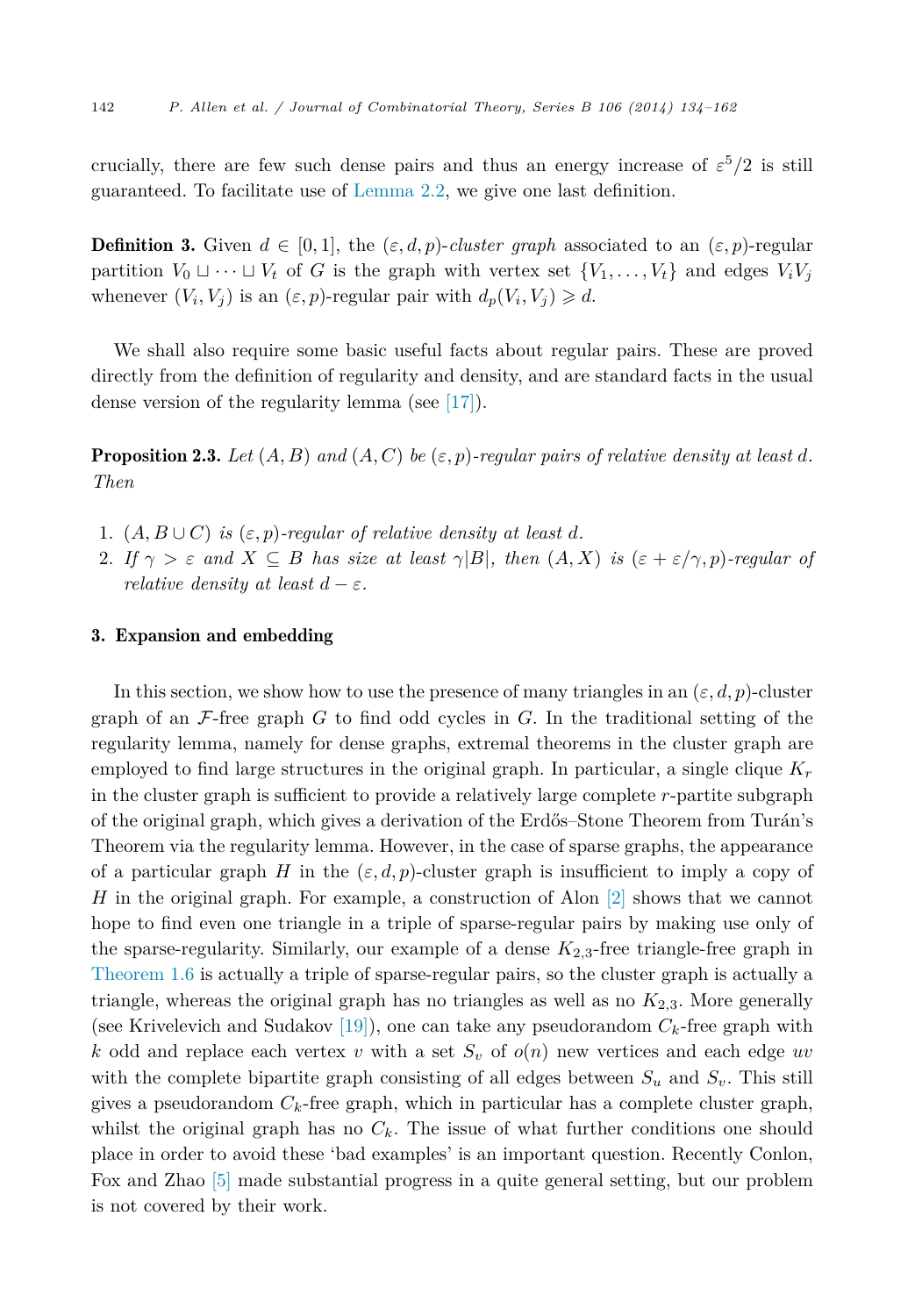<span id="page-9-0"></span>Our strategy to find odd cycles is then the following. We will see that, under the assumption of smoothness,  $\mathcal{F}$ -free graphs which are close to extremal (in the sense of having the right order of magnitude number of edges) have reasonably strong expansion properties. This will allow us to find a vertex *v* such that the set  $N_{\ell}(v)$  of vertices at distance  $\ell$  from  $\nu$  has linear size, and in the event that the cluster graph contains many triangles we can further ensure that this set has substantial intersection with both sides of a dense regular pair. By regularity there is then an edge *e* in the set, and thus a cycle of length  $2\ell + 1$  in the graph (here we ignore the possibility that the two paths from the ends of *e* to *v* might intersect, but this is not difficult to resolve).

#### *3.1. Expansion and embedding from smoothness*

The smoothness of a family F of bipartite graphs with exponent  $\alpha$  implies expansion in any  $\mathcal F$ -free graph with large minimum degree. Precisely, we have the following lemma.

**Lemma 3.1.** Let F be an  $(\alpha, \beta)$ -smooth family of bipartite graphs with  $2 > \alpha > \beta \geq 1$ . *Then there exists*  $C > 1$  *such that for any*  $\delta > 0$ ,  $\gamma = \delta/2C$  *and any* F-free bipartite *graph*  $G(U, V)$  *on at most*  $n \geq (1/\gamma)^{1/(\alpha - \beta)}$  *vertices, if every vertex in U has degree at least*  $\delta n^{\alpha-1}$ *, then* 

1. *if*  $|U| < |V|$ *, then*  $|V| \ge \min(\gamma^{1/\beta} |U|^{1/\beta} n^{(\alpha-1)/\beta}, \gamma^{1/(\alpha-1)} n)$ . 2. *if*  $|U| \ge |V|$ *, then*  $|V| \ge \max(\gamma n^{\alpha-1}|U|^{2-\alpha}, \gamma^{1/(\alpha-1)}n)$ .

**Proof.** If  $|U| < |V|$ , then since F is smooth, there exists C (which we may insist is larger than 1) such that

$$
\delta n^{\alpha-1}|U| \leqslant e(U,V) \leqslant C\big(|U||V|^{\alpha-1}+|V|^{\beta}\big) \leqslant 2C \max\big(|U||V|^{\alpha-1},|V|^{\beta}\big).
$$

This immediately implies part 1. If  $|U| \geq |V|$ , then

$$
\delta n^{\alpha - 1} |U| \leqslant e(U, V) \leqslant C\big( |V||U|^{\alpha - 1} + |U|^{\beta} \big). \tag{3}
$$

Since  $n^{\alpha-\beta} \geq 1/\gamma$  and  $|U| \leq n$  and  $\beta \geq 1$ ,

$$
n^{\alpha-1} \geqslant \frac{1}{\gamma} n^{\beta-1} \geqslant \frac{2C}{\delta} |U|^{\beta-1}.
$$

We conclude  $2C|U|^{\beta} \leq \delta n^{\alpha-1}|U|$ . Therefore (3) gives:

$$
\delta n^{\alpha - 1} |U| \leqslant 2C|V||U|^{\alpha - 1}.
$$

This immediately gives  $|V| \ge \gamma n^{\alpha-1} |U|^{2-\alpha}$ . By substituting  $|U| \ge |V|$ , and recalling  $1 < \alpha < 2$ , we also obtain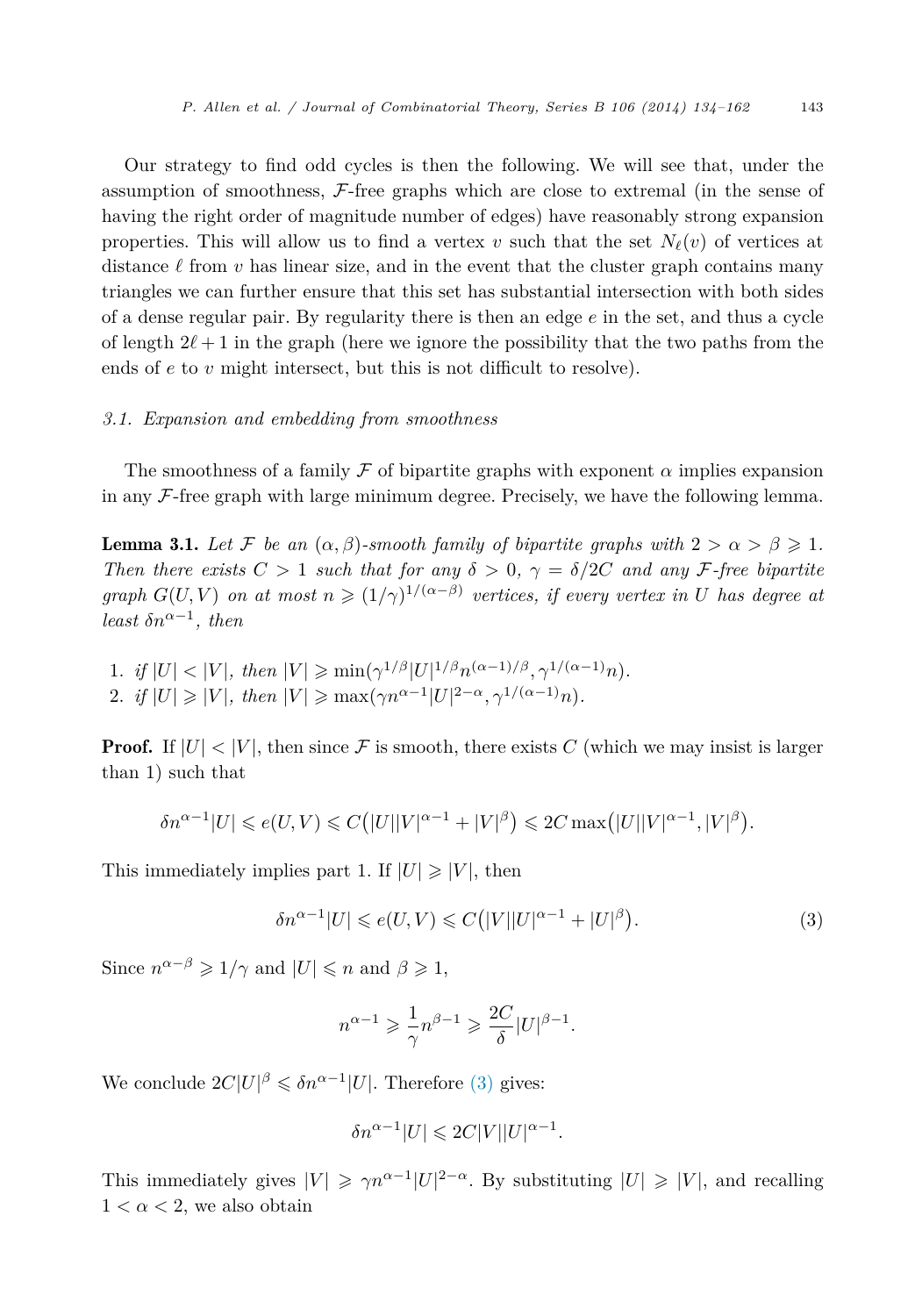$$
\delta n^{\alpha - 1} |V|^{2 - \alpha} \leqslant 2C|V|
$$

<span id="page-10-0"></span>which shows  $|V| \ge \gamma^{1/(\alpha-1)}n$ , as required in part 2 of the lemma.  $\Box$ 

One might think that to embed odd cycles, it would be enough to find one triangle *ABB* in the cluster graph, then argue as follows. We select a typical vertex *v* in *A*, which has at least  $dp|B|/2$  neighbors in *B*, and similarly at least  $dp|B'|/2$  neighbors in *B*'. Then applying [Lemma 3.1](#page-9-0) with  $U = N(v) \cap B$  and  $V = N(U) \cap B'$  guarantees a larger second neighborhood of *v* in *B* , and similarly in *B*. After *k* steps we have subsets of  $N_k(v)$  in *B* and *B'* of linear size which we control by regularity.

Unfortunately, the expansion of  $F$ -free graphs is not quite strong enough for this argument to work: the minimum degree depends upon the number of clusters, and is thus potentially much smaller than  $\varepsilon n^{\alpha-1}$ . The result is that we can only guarantee that  $N_k(v)$  covers a fraction of a cluster which is  $o(\varepsilon)$ , and  $(\varepsilon, p)$ -regularity tells us nothing about such small sets. Therefore we use an alternative approach, demanding not one but a positive density of triangles through *A* in the cluster graph. These triangles can be used for an expansion argument in a large fraction of the graph, independent of the number of parts. We have then the following embedding lemma.

**Lemma 3.2.** Let  $\tau$ ,  $d > 0$ ,  $\alpha > \beta > 1$ , and let F be an  $(\alpha, \beta)$ -smooth family of bipartite *graphs.* Let  $\ell_0(\alpha, \beta)$  be

$$
\ell_0 = \left\lfloor \log_\beta \left( \frac{(2\beta - \beta^2)(\alpha - 1)}{\alpha - \beta} \right) \right\rfloor \quad \text{for } \beta > 1 \quad \text{and} \quad \ell_0 = \lfloor 1/(\alpha - 1) \rfloor \quad \text{for } \beta = 1.
$$

*Let*  $p = p(n) = n^{\alpha-2}$  *for*  $n \in \mathbb{N}$ *. Then there exist*  $\varepsilon_0 = \varepsilon_0(\alpha, \tau, d)$  *and*  $n_0 = n_0(\alpha, \beta, \tau, d)$ *such that the following holds. If*  $\varepsilon < \varepsilon_0$ ,  $n > n_0$ , and *G is an F*-free graph with an  $(\varepsilon, d, p)$ *-cluster graph R* with  $t \geq \varepsilon^{-1}$  *clusters in which one cluster A is in at least*  $\tau t^2$ *triangles, then G contains*  $C_k$  *for each odd*  $k \in \mathbb{N}$  *satisfying* 

$$
2\ell_0 + 5 \leq k \leq \varepsilon dn^{\alpha - 1}/4t.
$$

**Proof.** Our first task is to find a structure in R suitable for our expansion method, which is illustrated in [Fig. 1.](#page-11-0) It will consist of clusters  $A$ ,  $B$ ,  $B'$ , sets of clusters  $C$  and  $\mathcal{C}'$ , and clusters  $D_1, \ldots, D_{\ell_0}$  and  $D'_1, \ldots, D'_{\ell_0}$ , which are adjacent as follows. The clusters  $D_1, \ldots, D_{\ell_0}$  form a path (in that order);  $D_1$  is adjacent to *A*,  $D_{\ell_0}$  to all clusters *C*, and all clusters  $C$  to  $B$ . We require similar adjacencies involving  $B', C', D'_1, \ldots, D'_{\ell_0}$ . Finally *B* and *B'* are adjacent.

Our embedding will proceed as follows. We will choose a typical vertex *v* in *A*, which then has a substantial first neighborhood in both  $D_1$  and  $D'_1$ . We apply [Lemma 3.1](#page-9-0) between  $D_i$  and  $D_{i+1}$  for each *i* to find eventually that the  $\ell_0$ th neighborhood of *v* in  $D_{\ell_0}$  has size very close to linear: in particular, large enough that at the next application of [Lemma 3.1](#page-9-0) part 1 to bound the size of the  $(\ell_0+1)$ st neighborhood of *v* in C we will find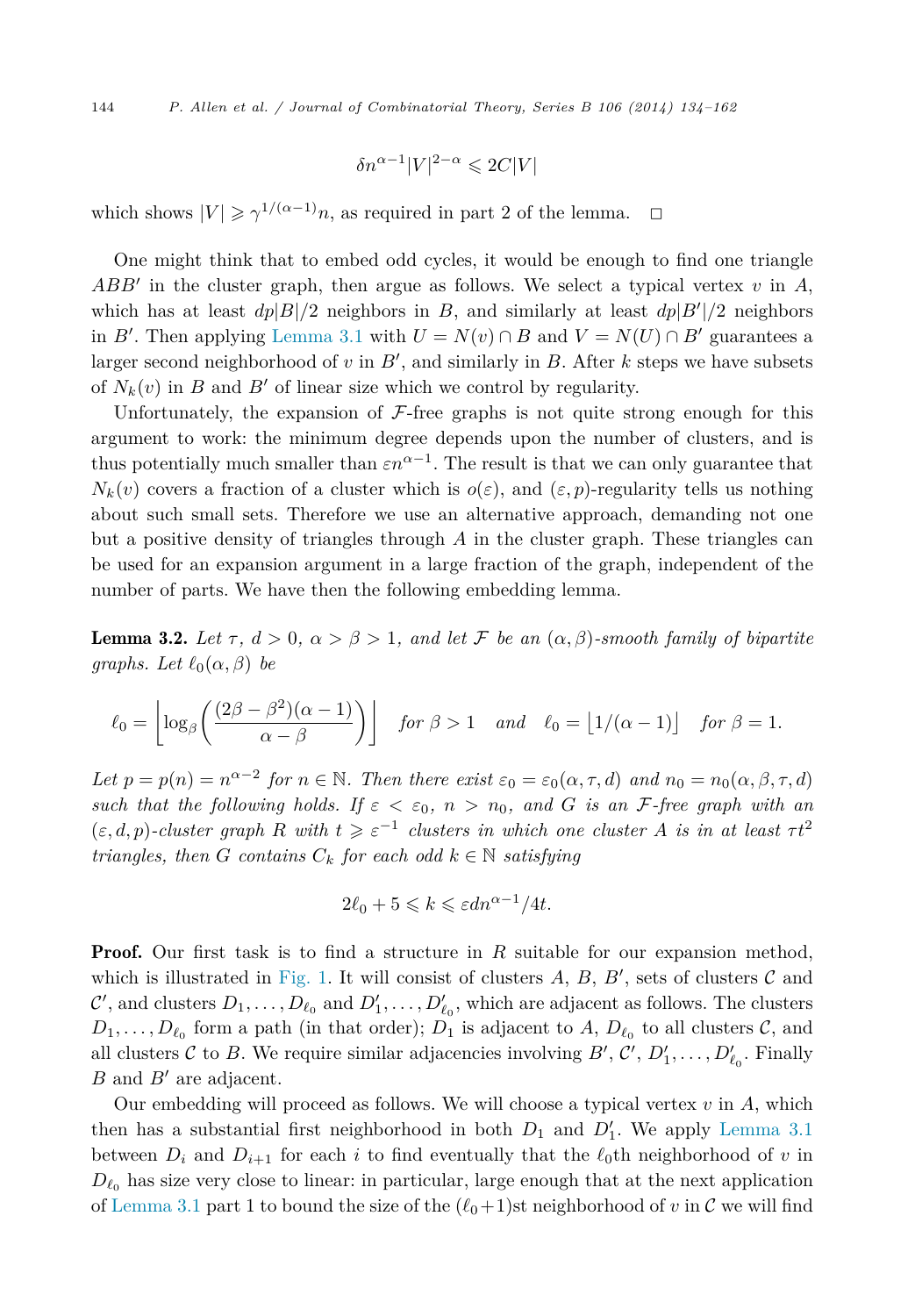<span id="page-11-0"></span>

Fig. 1. Constructing an odd cycle from the cluster graph.

that the second term in the minimum is smaller. It is important that this neighborhood's size should not depend upon *t*, and therefore at this step the minimum degree input to [Lemma 3.1](#page-9-0) must be independent of  $t$ : to achieve this we will need that  $C$  contains a large fraction (independent of *t*) of the entire cluster graph. In a final application of [Lemma 3.1](#page-9-0) we will find an  $(\ell_0 + 2)$ nd neighborhood of *v* in *B*, and this will cover a fraction of *B* independent of *t*, and thus much bigger than  $\varepsilon$ . By the same procedure we find a large  $(\ell_0 + 2)$ nd neighborhood of *v* in *B*': by  $(\varepsilon, p)$ -regularity of *BB*' the bipartite graph between the two  $(\ell_0 + 2)$ nd neighborhoods contains many edges, and in particular paths of all (not too long) lengths. By construction a path of length 2*i* − 1 in this graph extends to a cycle (through *v*) on  $2i + 2\ell_0 + 3$  vertices, as required.

For the proof, we choose constants as follows. Let *C* be the constant returned by [Lemma 3.1.](#page-9-0) We will choose  $\varepsilon_0$  to be a small enough positive function of *C*, *d*,  $\ell_0$ ,  $\tau$  and  $\alpha$  in all the calculations that follow. Then we choose  $n_0$  to be large enough relative to these constants,  $\epsilon$  and their reciprocals.

Let  $H'$  be the subgraph of  $R$  consisting of edges of  $R$  which form triangles together with *A*: by definition *H'* has at least  $\tau t^2$  edges, and so average degree at least  $2\tau t$ . It follows that  $H'$  has a subgraph  $H$  whose minimum degree is at least  $\tau t$ , which we fix.

We will now choose sequentially the clusters required for the structure described above, under the assumption that every cluster has degree at least  $\tau t/2$  in *H* to unused clusters. Let *B* and *B'* be any two adjacent clusters in *H*. Let  $C_1$  consist of  $\tau t/4$  neighbors of *B* in *H*. Each of these clusters has at least  $\tau t/4$  neighbors not equal to *B* or *B'* or to clusters in  $C_1$ , and consequently there is a cluster  $D_{\ell_0}$  adjacent to a set of  $\tau^2 t/16$ clusters C of  $C_1$ . We now construct the path  $D_{\ell_0}, \ldots, D_1$  greedily choosing any so far unused neighbor of each  $D_i$  in turn. We now repeat the same process (avoiding previously used clusters) to construct  $\mathcal{C}'$  and  $D'_{\ell_0}, \ldots, D'_1$ . Note that at the end we have used only  $2(\ell_0 + 1) + \tau^2 t/8 < \tau t/2$  clusters (where the inequality follows from  $t \geq \varepsilon^{-1}$  and choice of  $\varepsilon_0$ ), so the assumption of degree at least  $\tau t/2$  to unused clusters is valid.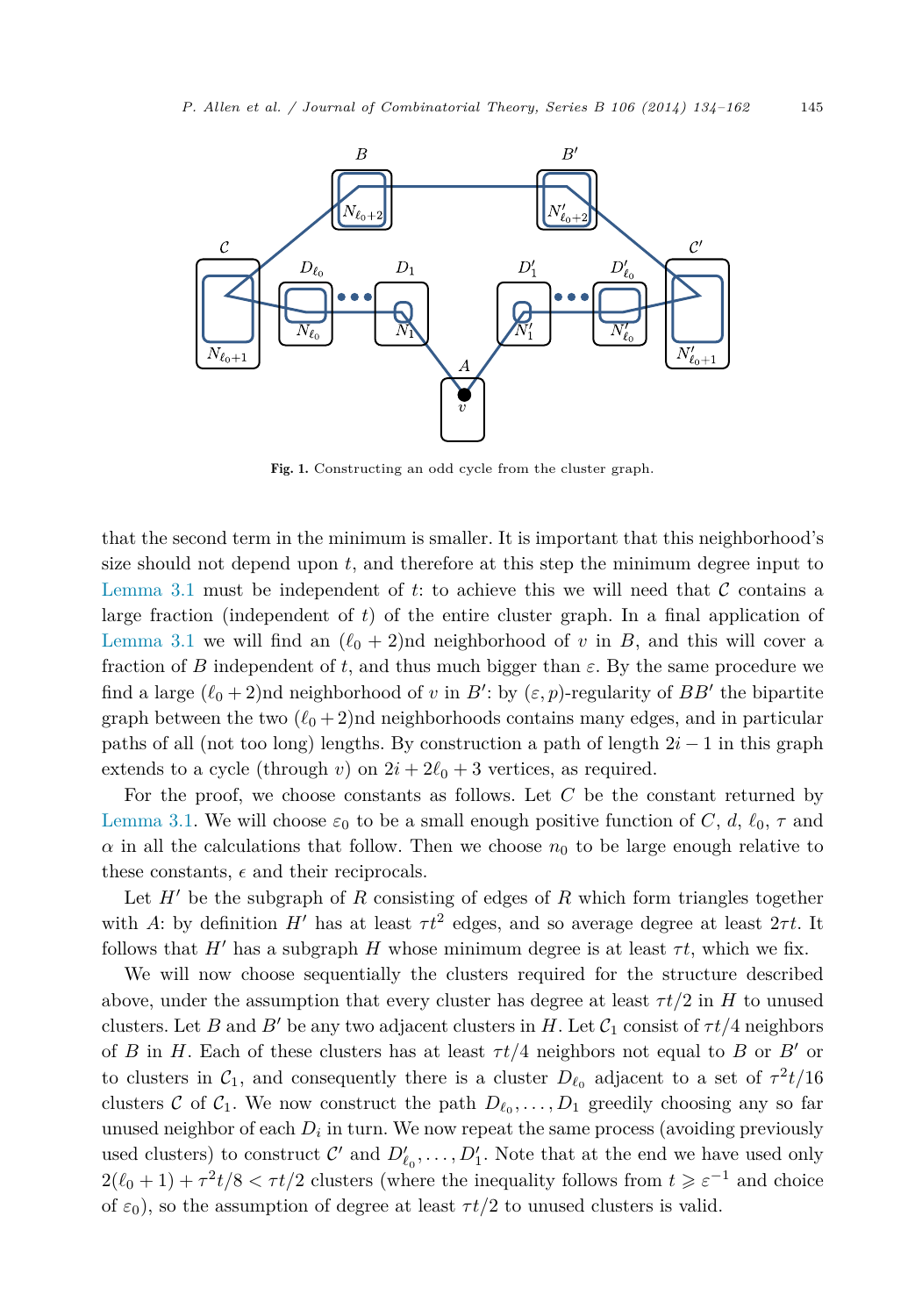We now delete vertices from these clusters as follows (in a slight abuse of notation, we will continue to use the same letters for the clusters after deletion). Let

$$
\delta = \tau^2 d/64 \quad \text{and} \quad \tilde{\delta} = d/4t.
$$

From each cluster in  $\mathcal C$  we remove all vertices whose degree into  $B$  is smaller than  $\tilde{\delta}n^{\alpha-1}$ . Then from  $D_{\ell_0}$  we remove all vertices whose degree into  $\bigcup \mathcal{C}$  is smaller than  $\delta n^{\alpha-1}$ , and then for each  $\ell_0 - 1 \geqslant i \geqslant 1$  in succession we remove from  $D_i$  all vertices whose degree into  $D_{i+1}$  is smaller than  $\tilde{\delta}n^{\alpha-1}$ . Since we have  $(d-\varepsilon) > d/2$ , by  $(\varepsilon, p)$ -regularity of the various pairs (including, by [Proposition 2.3,](#page-8-0) the pair  $(D_{\ell_0}, \bigcup \mathcal{C})$ ) we do not delete more than  $\varepsilon n/t$  vertices (and in particular, since  $\varepsilon < 1/2$ , not more than half of the vertices) from any cluster. We perform the same process on the clusters  $\mathcal{C}', D'_{\ell_0}, \ldots, D'_1$ .

We choose a vertex  $v \in A$  whose neighborhood in both  $D_1$  and  $D'_1$  has size at least  $(d - \varepsilon)n^{\alpha - 1}/t > \tilde{\delta}n^{\alpha - 1}$ : again this is possible by  $(\varepsilon, p)$ -regularity of  $AD_1$  and  $AD'_1$ , and since  $\varepsilon < 1/2$ . Let  $N_1$  be the neighbors of *v* in  $D_1$ , and for each  $2 \leq i \leq \ell_0$  let  $N_i$  be the neighbors of  $N_{i-1}$  in  $D_i$ . Let  $N_{\ell_0+1}$  be the set of neighbors of  $N_{\ell_0}$  in  $\bigcup \mathcal{C}$ , and finally  $N_{\ell_0+2}$  be the set of neighbors of  $N_{\ell_0+1}$  in *B*.

For  $i \geq 0$  and  $\beta \geq 1$ , define  $f(i, \beta) = \frac{1}{\beta - 1} + \frac{\beta^2 - 2\beta}{(\beta - 1)\beta^i}$ . Note that  $f(i, \beta)$  is well defined since  $\beta^{i} + \beta^{2} - 2\beta$  is divisible by  $\beta - 1$  as a polynomial in  $\beta$ . Also, by definition,  $f(1, \beta) = 1$ and  $f(i,1) = i$  for all  $i \geq 0$ . Let  $\tilde{\gamma} = \tilde{\delta}/2C$ , where *C* is the constant in [Lemma 3.1.](#page-9-0) We claim that for each  $1 \leq i \leq \ell_0$  we have

$$
|N_i| \geqslant \min\left\{ \left( \tilde{\gamma} n^{\alpha - 1} \right)^{f(i, \beta)}, \tilde{\gamma}^{1/(\alpha - 1)} n \right\}.
$$

To see this, we proceed by induction on *i*. The statement is true for  $i = 1$  by choice of *v*. Suppose that the claim holds for some  $1 \leqslant i \leqslant \ell_0 - 1$ . We apply [Lemma 3.1](#page-9-0) to the bipartite graph spanned by edges between  $U = N_i$  and  $V = N_{i+1}$ , using  $\tilde{\gamma}$  and  $\tilde{\delta}$  in place of *γ* and *δ*. By construction, every vertex of *U* has degree at least  $\tilde{\delta}n^{\alpha-1}$ . By [Lemma 3.1](#page-9-0) part 1, if  $|N_i| < |N_{i+1}|$  then

$$
|N_{i+1}| \ge \min\left\{\tilde{\gamma}^{1/\beta} |N_i|^{1/\beta} n^{(\alpha-1)/\beta}, \tilde{\gamma}^{1/(\alpha-1)} n\right\}
$$

provided  $n \ge n_0 \ge (2C/\tilde{\delta})^{1/(\alpha-\beta)}$ . By the above lower bound on  $|N_i|$ , the first expression in the minimum is at least

$$
\tilde{\gamma}^{\frac{1}{\beta-1}+\frac{\beta^2-2\beta}{(\beta-1)\beta^i+1}}n^{(\alpha-1)(\frac{1}{\beta-1}+\frac{\beta^2-2\beta}{(\beta-1)\beta^i+1})},
$$

as required. By [Lemma 3.1](#page-9-0) part 2, if  $|N_i| \geq |N_{i+1}|$  then  $|N_{i+1}| \geq \tilde{\gamma}^{1/(\alpha-1)}n$ , as required. This verifies the claim.

Next we claim that  $|N_{\ell_0+1}| \geq \gamma^{1/(\alpha-1)}n$ . To show this, we now apply [Lemma 3.1](#page-9-0) to the bipartite graph spanned by edges between  $U = N_{\ell_0}$  and  $V = N_{\ell_0+1}$ , this time using *γ* :=  $\delta/2C$  and  $\delta$  instead of  $\tilde{\gamma}$  and  $\tilde{\delta}$  as above. Note that the degree of all vertices of  $N_{\ell_0}$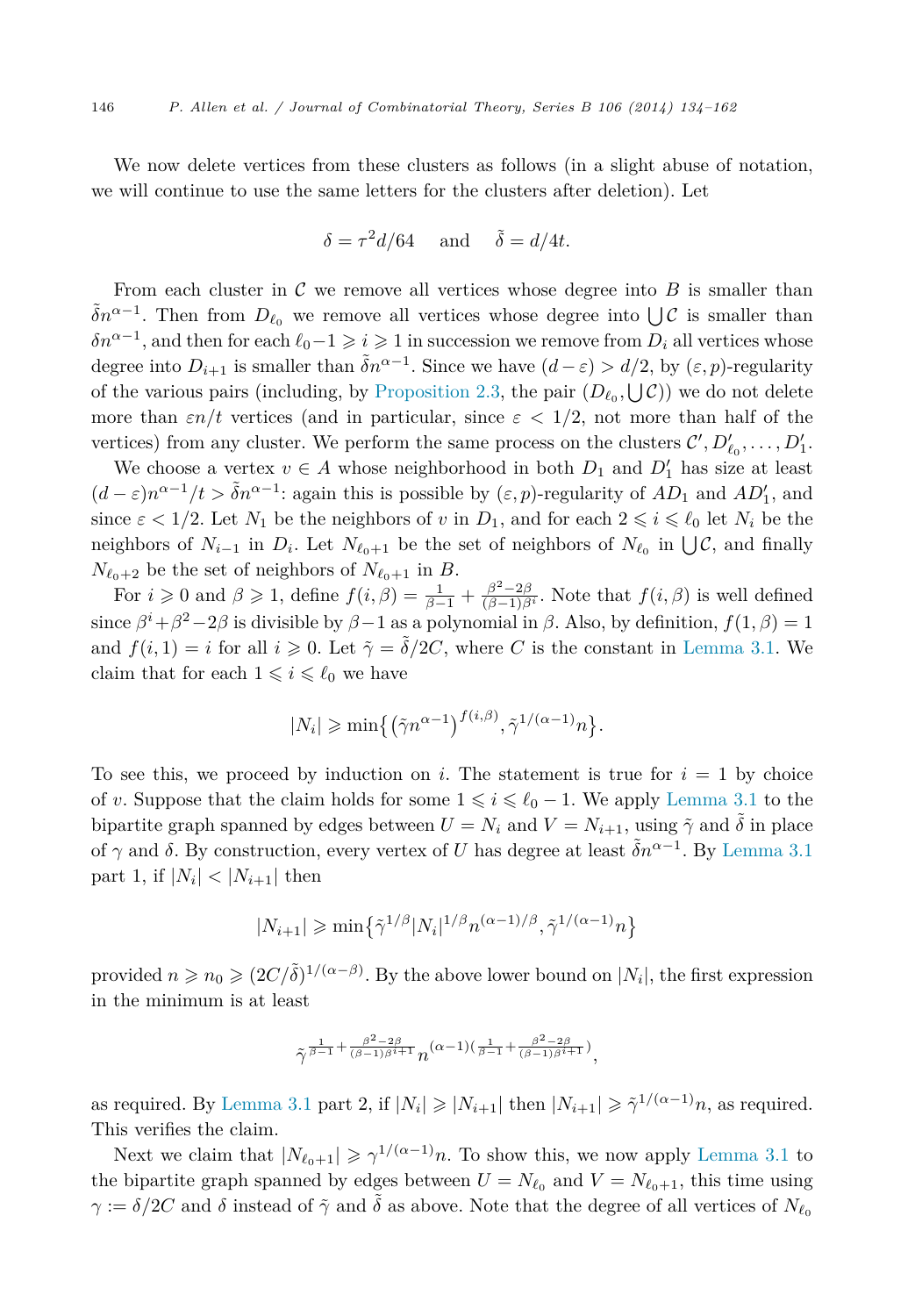into  $\bigcup \mathcal{C}$  is at least  $\delta n^{\alpha-1}$ , by construction. We have  $f(\ell_0 + 1, 1) = \ell_0 + 1 > 1/(\alpha - 1)$ . Also for  $\beta > 1$ , the definition of  $\ell_0$  ensures

$$
f(\ell_0 + 1, \beta) = \frac{1}{\beta - 1} \left( 1 - \frac{2\beta - \beta^2}{\beta^{\ell_0 + 1}} \right) > \frac{1}{\beta - 1} \left( 1 - \frac{2\beta - \beta^2}{\frac{(2\beta - \beta^2)(\alpha - 1)}{\alpha - \beta}} \right) = \frac{1}{\alpha - 1}.
$$

By [Lemma 3.1](#page-9-0) part 2, if  $|N_{\ell_0}| \geq |N_{\ell_0+1}|$  then  $|N_{\ell_0+1}| \geq \gamma^{1/(\alpha-1)}n$ . On the other hand, by [Lemma 3.1](#page-9-0) part 1, if  $|N_{\ell_0}| < |N_{\ell_0+1}|$  then

$$
|N_{\ell_0+1}| \ge \min\left\{\gamma^{1/\beta} |N_{\ell_0}|^{1/\beta} n^{(\alpha-1)/\beta}, \gamma^{1/(\alpha-1)} n\right\}.
$$

Substituting the bound on  $|N_{\ell_0}|$  from the previous claim, we see that the first term in the minimum is at least  $(\gamma/\tilde{\gamma})^{1/\beta}(\tilde{\gamma}n^{\alpha-1})^{f(\ell_0+1,\beta)} \gg n$ . Thus  $|N_{\ell_0+1}| \geq \gamma^{1/(\alpha-1)}n$ , as claimed.

Now we have  $|N_{\ell_0+1}| > |B| \geq |N_{\ell_0+2}|$ , as by choosing  $\varepsilon_0$  small enough and since  $t \geq 1/\varepsilon$ , we have  $\gamma^{1/(\alpha-1)}n > n/t$ . Since every vertex of  $N_{\ell_0+1}$  has at least  $\tilde{\delta}n^{\alpha-1}$ neighbors in *B*, a final application of [Lemma 3.1](#page-9-0) part 2 to the bipartite graph spanned by edges between  $N_{\ell_0+1}$  and  $N_{\ell_0+2}$  with  $\tilde{\gamma} = \tilde{\delta}/2C$  yields

$$
|N_{\ell_0+2}| \ge \tilde{\gamma} n^{\alpha-1} \cdot \gamma^{\frac{2-\alpha}{\alpha-1}} n^{2-\alpha} = \frac{d}{8Ct} n^{\alpha-1} \cdot \left(\frac{\tau^2 d}{128C}\right)^{\frac{2-\alpha}{\alpha-1}} n^{2-\alpha}
$$

$$
= \frac{d}{8C} \left(\frac{\tau^2 d}{128C}\right)^{\frac{2-\alpha}{\alpha-1}} n/t > \varepsilon n/t
$$

where the last inequality follows by choosing  $\varepsilon_0$  small enough.

We define similarly sets  $N'_1, \ldots, N'_{\ell_0+2}$  and obtain that  $N'_{\ell_0+2}$  contains at least  $\varepsilon n/t$ vertices of  $B'$ . By  $(\varepsilon, p)$ -regularity the bipartite graph  $G[N_{\ell_0+2}, N'_{\ell_0+2}]$  has average degree at least  $\varepsilon(d-\varepsilon)n^{\alpha-1}/t$  and so has a subgraph with minimum degree at least  $\varepsilon dn^{\alpha-1}/4t$ . This subgraph contains paths of every odd length up to  $\varepsilon dn^{\alpha-1}/4t$ . Since by our construction a path of length 2*i*−1 between *B* and *B* extends to an odd cycle in *G* through *v* of length  $2i + 2\ell_0 + 3$ , this completes the proof.  $\Box$ 

**Remark.** Note that, by definition, we have that  $\ell_0 \geq 1$  for all values of  $1 \leq \beta < \alpha < 2$ . Therefore this embedding lemma cannot be used to find odd cycles of length shorter than seven.

#### *3.2. Expansion and embedding: complete bipartite graphs*

The purpose of this section is to show that when  $\mathcal{F} = \{K_{s,t}\}\)$  for some  $2 \leq s \leq t$ , if  $K_{s,t}$  is  $(2-1/s, \beta)$ -smooth for some  $\beta < 2-1/s$ , then we can improve on the expansion and embedding of the previous subsection, and embed cycles of length at least five. First we prove the necessary expansion.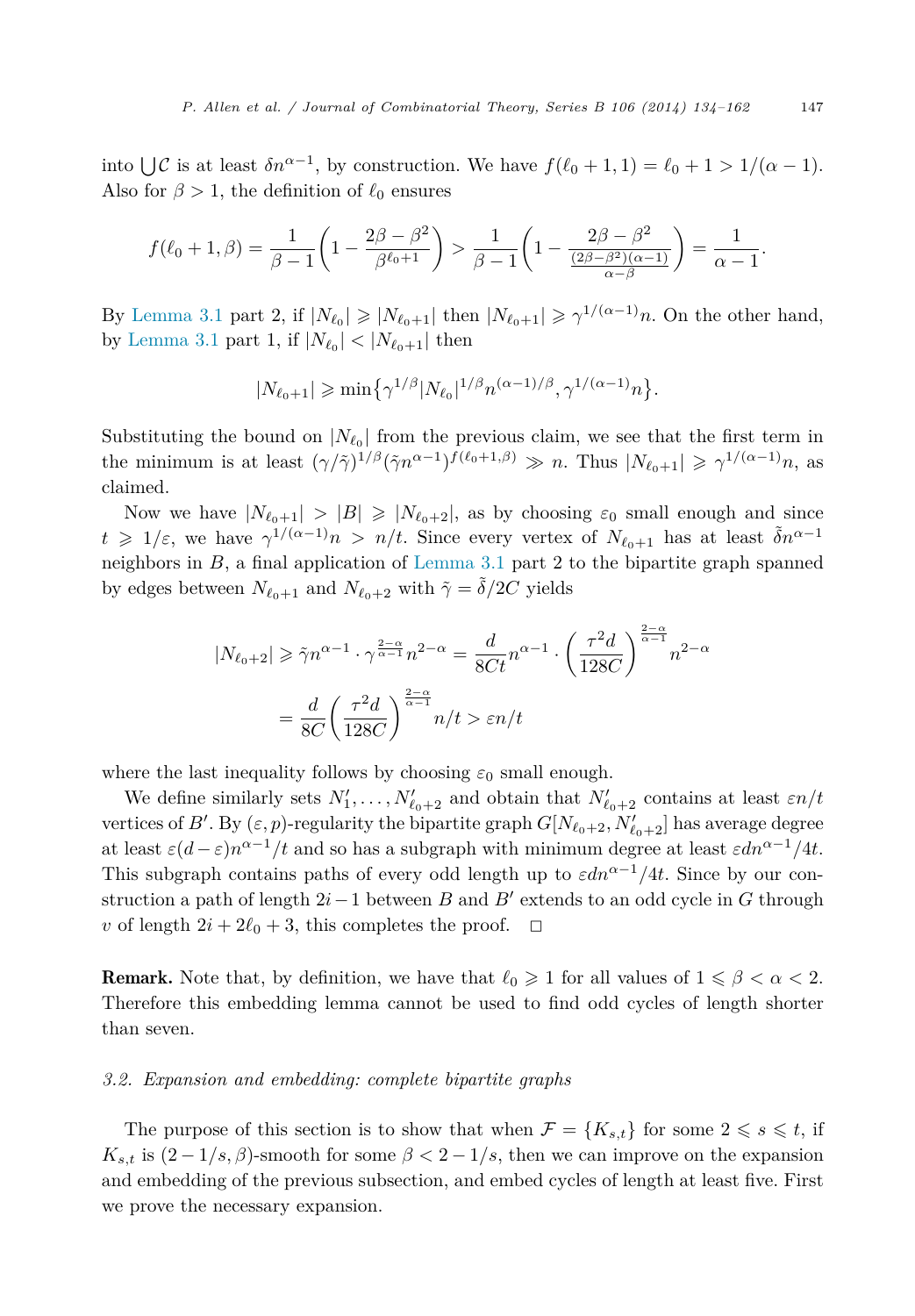<span id="page-14-0"></span>**Lemma 3.3.** Let G be an *n*-vertex  $K_{s,t}$ -free graph. Let v be a vertex of  $G, X \subset N(v)$ , *and Y a subset of*  $V(G)$  *disjoint from*  $X \cup \{v\}$ *. Suppose that*  $|X| \ge \rho_X n^{1-1/s}$  *and*  $|N(x) \cap Y| \ge \rho_Y |Y| n^{-1/s}$  *for each*  $x \in X$ *. Then* 

$$
|N(X) \cap Y| \geqslant \left(\frac{\rho_X}{t-1}\right)^{\frac{1}{s-1}} \left(\rho_Y|Y| - sn^{1/s}\right).
$$

**Proof.** Each vertex in *X* contains at least  $\binom{\rho_Y|Y|n^{-1/s}}{s-1}$  subsets of  $N(X) \cap Y$  of size  $s-1$ in its neighborhood. However, if there were *t* vertices of *X* all of whose neighborhoods contained one particular  $(s - 1)$ -set in  $N(X) \cap Y$ , then together with *v* we would find  $K_{s,t}$  in  $G$ , which is forbidden. It follows that we have

$$
|X| \binom{\rho_Y |Y| n^{-\frac{1}{s}}}{s-1} \leq (t-1) \binom{|N(X) \cap Y|}{s-1}
$$

and hence

$$
|X| (\rho_Y |Y| n^{-\frac{1}{s}} - s + 2)^{s-1} \leq (t-1) (|N(X) \cap Y|)^{s-1}
$$

which implies

$$
|N(X) \cap Y| \ge (t-1)^{-\frac{1}{s-1}} \rho_X^{\frac{1}{s-1}} n^{\frac{1}{s}} (\rho_Y |Y| n^{-\frac{1}{s}} - s + 2)
$$
  
 
$$
\ge \left(\frac{\rho_X}{t-1}\right)^{\frac{1}{s-1}} (\rho_Y |Y| - sn^{1/s}).
$$

This proves Lemma 3.3.  $\Box$ 

Our embedding statement is then the following.

**Lemma 3.4.** Let  $\tau$ ,  $d > 0$ , and suppose that for some  $2 \leq s \leq t$  the graph  $K_{s,t}$  is  $(2-1/s, \beta)$ *-smooth for some*  $\beta < 2-1/s$ *. Let*  $p = p(n) = n^{-1/s}$  *for*  $n \in \mathbb{N}$ *. Then there exist*  $\varepsilon_0 = \varepsilon_0(\tau, d)$  *and*  $n_0 = n_0(\tau, d)$  *such that the following holds. If*  $\varepsilon < \varepsilon_0$ *, n* >  $n_0$ *, and G* is a  $K_{s,t}$ -free graph with an  $(\varepsilon, d, p)$ -cluster graph  $R$  with  $q \geqslant \varepsilon^{-1}$  clusters in which one *cluster A is in at least*  $\tau q^2$  *triangles, then G contains*  $C_k$  *for each odd*  $k \in \mathbb{N}$  *satisfying* 

$$
5 \leq k \leq \varepsilon dn^{1-1/s}/4q.
$$

Sketch of proof. We follow the notation and proof of [Lemma 3.2,](#page-10-0) to produce two adjacent clusters  $B, B'$  and two families of sets  $C$  and  $C'$  disjoint from them and from each other such that the following holds. Every vertex of every set in  $\mathcal{C}(\mathcal{C}')$  has at least  $dn^{1-1/s}/4q$ neighbors in *B* (*B'* respectively), each family C and C' contains  $\tau q/4$  sets, and every set in  $\mathcal{C} \cup \mathcal{C}'$  was obtained from a partition cluster, which is adjacent to *A* in the cluster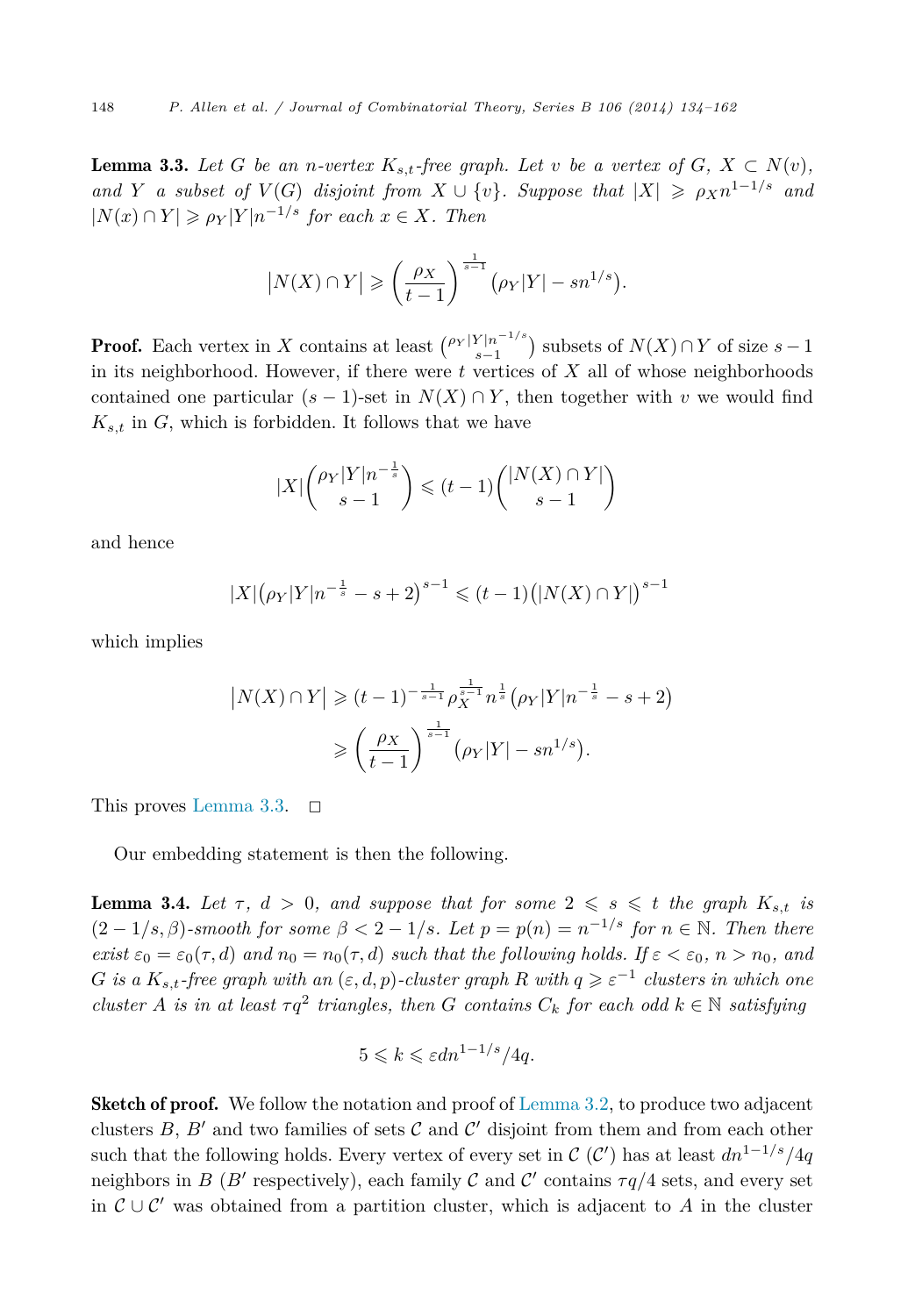<span id="page-15-0"></span>graph, by removing fewer than  $\varepsilon n/q$  vertices. In particular, every set in  $\mathcal{C}\cup\mathcal{C}'$  forms together with *A* a  $(3\varepsilon, p)$ -regular pair of relative density at least  $d - \varepsilon$ .

Now we slightly modify the proof. Choose a vertex  $v \in A$  which has at least  $\frac{\tau^2 d}{16} n^{1-1/s}$ neighbors in each of  $\bigcup \mathcal{C}$  and  $\bigcup \mathcal{C}'$ . This vertex exists by  $(3\varepsilon, p)$ -regularity of the pairs  $(A, \bigcup \mathcal{C})$ ,  $(A, \bigcup \mathcal{C}')$ , and since  $\mathcal{C}, \mathcal{C}'$  each contain  $\tau q/4$  sets and  $\varepsilon = o(d)$ . We let  $N_1$  be the neighborhood of v in  $\bigcup \mathcal{C}$ , and  $N_2$  the neighborhood of  $N_1$  in B. By [Lemma 3.3](#page-14-0) we have

$$
|N_2|\geqslant \bigg(\frac{\tau^2d}{16(t-1)}\bigg)^{\frac{1}{s-1}}\bigg(\frac{d}{4}|B|-sn^{1/s}\bigg)>\varepsilon|B|
$$

where the last inequality comes from choosing  $\varepsilon_0$  small enough and  $n_0$  large enough. Similarly we define  $N'_1$  and  $N'_2$  and obtain that  $|N'_2| > \varepsilon |B'|$ . Now since *B* and *B'* form an edge of the cluster graph, the graph  $G[N_2, N'_2]$  has average degree at least  $\varepsilon(d-\varepsilon)n^{1-1/s}/q$ . Then it has a subgraph with minimum degree at least  $\varepsilon dn^{1-1/s}/q$  and therefore contains paths of every odd length up to *εdn*<sup>1</sup>−1*/s/*4*q*. Since by our construction a path of length 2*i* − 1 between *N*<sup>2</sup> and *N* <sup>2</sup> extends to an odd cycle in *G* through *v* of length  $2i + 3$ , this completes the proof.  $\Box$ 

#### 4. Transference of density

Suppose that *G* is an *F*-free graph, and *R* an  $(\varepsilon, d, p)$ -cluster graph for *G*. The aim of this section is to show that under the assumption of smoothness, the density of *G* (relative to the extremal  $\mathcal{F}$ -free graphs) transfers to an (absolute) density of  $R$ : this allows us to use classical extremal results to prove our main theorems.

**Lemma 4.1.** Let F be an  $(\alpha, \beta)$ -smooth family with relative density  $\rho$  for some  $2 > \alpha >$  $\beta \geqslant 1$  and  $\rho > 0$ . For each  $\gamma > 0$  there exist  $\varepsilon_0$ ,  $d_0 > 0$  such that for each  $0 < \varepsilon \leqslant \varepsilon_0$ ,  $0 < d \leq d_0$  and  $T$  there is  $n_0$  with the following property. Suppose  $n \geqslant n_0$ ,  $G$  is an  $\mathcal{F}\text{-free}$ *graph on n vertices,*  $p = n^{\alpha - 2}$  *and*  $R$  *is an* ( $\varepsilon, d, p$ )*-cluster graph with*  $\varepsilon^{-1} \le t \le T$  *vertices as obtained from [Lemma](#page-7-0)* 2.2*.*

- 1. *If*  $|E(G)| \ge (\mu^{\alpha-1} + \gamma)\rho p \frac{n^2}{2}$ , then  $|E(R)| \ge (\mu \gamma) \frac{t^2}{2}$ .
- 2. If a cluster  $V_i \in V(R)$  meets at least  $(\mu^{\alpha-1} + \gamma)\rho n^{\alpha-1} |V_i|$  edges of G, then either  $V_i$ *is in at least*  $\gamma t$  *irregular pairs, or*  $d_R(V_i) \geq (\mu - \gamma)t$ *.*

**Proof.** We choose  $d_0 = \gamma \rho/2$ ,  $\varepsilon_0$  to be sufficiently small function of  $\gamma$ ,  $\rho$ ,  $\alpha$  and we will require  $n_0$  to be sufficiently large for all the calculations that follow.

Let  $n \geq n_0$ ,  $0 < d \leq d_0$  and  $0 < \varepsilon \leq \varepsilon_0$ , and let *G* be an *n*-vertex *F*-free graph with  $(\mu^{\alpha-1} + \gamma)\rho p \frac{n^2}{2}$  edges. Let *R* be an  $(\varepsilon, d, p)$ -cluster graph for *G* with  $p = n^{\alpha-2}$ , as obtained from a partition  $P$  given by [Lemma 2.2,](#page-7-0) with clusters  $V_1, V_2, \ldots, V_t$  of size *m*, exceptional cluster  $V_0$ , and  $1/\varepsilon \leq t \leq T(\varepsilon)$ . For  $i \in [t]$ , let  $I_i$  and  $D_i$  respectively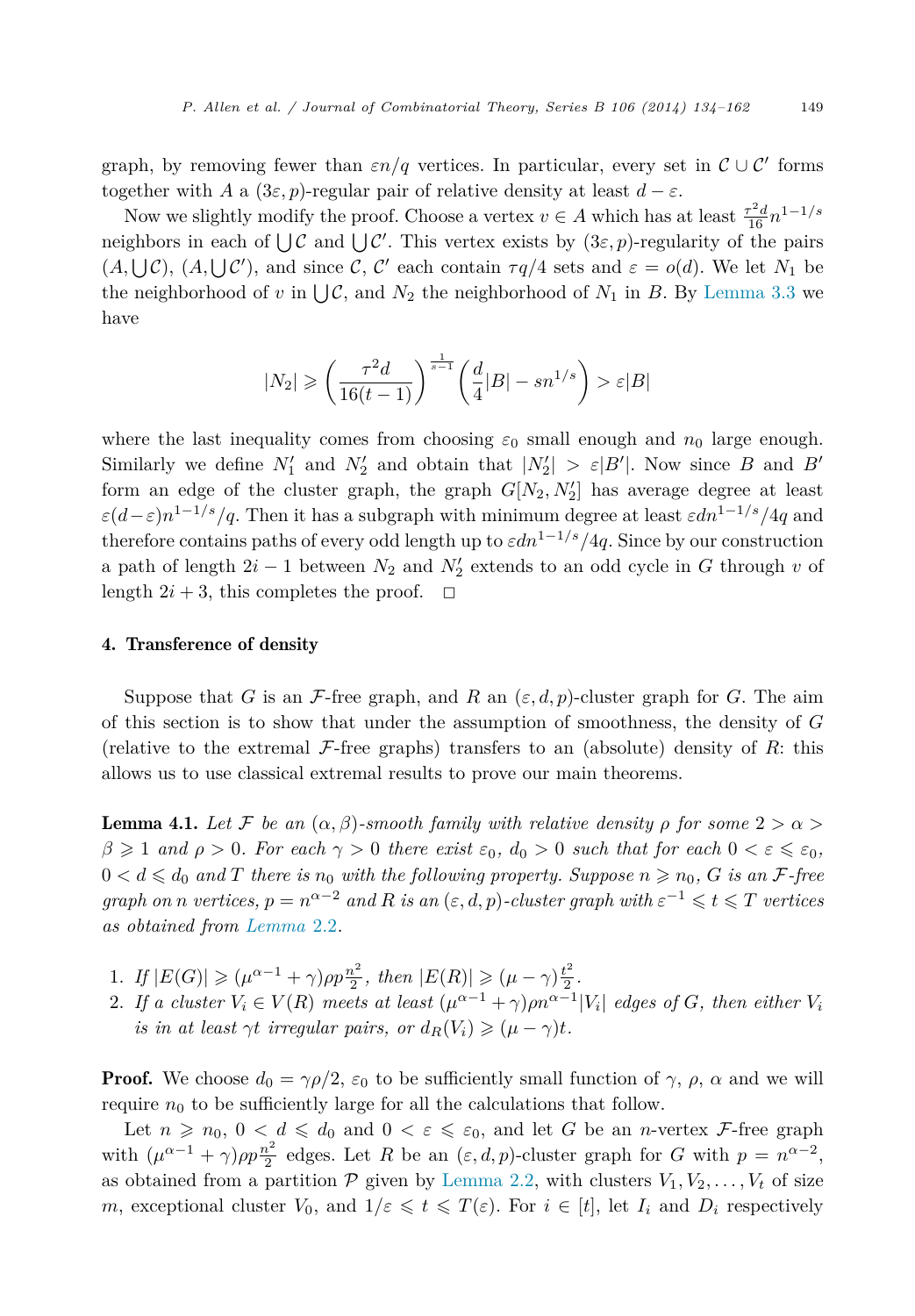<span id="page-16-0"></span>denote the set of irregular pairs including  $V_i$  and the set of regular pairs of density at least *d* including  $V_i$ . Thus  $|D_i|$  is the degree of  $V_i$  in *R*. Let  $n_i = m|D_i| + m|I_i|$ . Applying the smoothness of  $\mathcal F$  to the bipartite subgraph  $H$  of  $G$  consisting of edges in pairs  $(V_i, V_j) \in I_i \cup D_i$ , we obtain

$$
|E(H)| \leqslant z(m, n_i, \mathcal{F}) \leqslant \rho mn_i^{\alpha - 1} + O(n_i^{\beta}).
$$

Since  $\beta < \alpha$ , provided *n* is large enough, this is at most  $(\rho + \varepsilon)mn_i^{\alpha-1}$ . Therefore the total number of edges of  $G$  meeting  $V_i$  is at most

$$
e(V_i, V_0) + e(V_i) + t \cdot dpm^2 + (\rho + \varepsilon)mn_i^{\alpha - 1} \leq \gamma \rho mn^{\alpha - 1} + \rho mn_i^{\alpha - 1}.
$$
 (4)

Here we used that  $e(V_i) \leq 2\rho m^{\alpha} \leq 2\rho m(\varepsilon n)^{\alpha-1}, e(V_i, V_0) \leq \rho m(\varepsilon n)^{\alpha-1} + O((\varepsilon n)^{\beta}) \leq$  $2\rho m(\varepsilon n)^{\alpha-1}$ , *n* is large enough,  $\varepsilon_0$  is sufficiently small,  $p = n^{\alpha-2}$  and  $d \leq d_0 = \gamma \rho/2$ .

Summing over all clusters, and using  $e(V_0) \leq 2\rho(\varepsilon n)^\alpha$ , we obtain

$$
2|E(G)| \leq \gamma \rho m t n^{\alpha - 1} + 2\rho(\varepsilon n)^{\alpha} + \rho m \sum_{i=1}^{t} n_i^{\alpha - 1} \leq \gamma \rho n^{\alpha} + \rho m t \left(\sum_{i=1}^{t} \frac{n_i}{t}\right)^{\alpha - 1}
$$

where the final part of the inequality is Jensen's inequality, using  $\alpha - 1 < 1$ . On the other hand,  $|E(G)| \geq (\mu^{\alpha-1} + \gamma)\rho p \frac{n^2}{2} = (\mu^{\alpha-1} + \gamma)\rho \frac{n^{\alpha}}{2}$ . Putting these together and simplifying we have  $\mu n \leq \sum_{i=1}^{t} \frac{n_i}{t}$ , and thus

$$
\sum_{i=1}^t (|D_i|+|I_i|) \geq \mu t n/m \geq \mu t^2.
$$

Since P is a regular partition and  $\varepsilon = o(\gamma)$ , the  $|I_i|$  sum to at most  $2\varepsilon t^2 < \gamma t^2$ , and since the  $|D_i|$  sum to  $2|E(R)|$ , part 1 follows.

For part 2, we have that the number of edges meeting  $V_i$  is at least  $(\mu^{\alpha-1} + \gamma)\rho n^{\alpha-1}m$ . This, together with (4), implies that  $n_i \ge \mu n \ge \mu mt$ . Thus  $|D_i| + |I_i| \ge \mu t$ , and so either  $|I_i| \ge \gamma t$  or  $|D_i| \ge (\mu - \gamma)t$ , as desired.  $\Box$ 

#### 5. Proof of [Theorems 1.3 and 1.5](#page-3-0)

The extremal result which we transfer to the  $\mathcal{F}\text{-free}$  setting is essentially the Stability Theorem of Simonovits [\[22\]](#page-27-0) for triangles. However we require a slight strengthening: we forbid the existence of a vertex contained in many triangles, rather than any triangle at all.

**Lemma 5.1.** *Given*  $0 < \gamma < 1/8$ *, let G be an n*-vertex graph with  $e(G) \geq (\frac{1}{4} - \gamma)n^2$ . Then *either there is a vertex of G contained in at least*  $\gamma n^2$  *triangles, or we can delete less than*  $9\gamma^{1/4}n^2$  *edges of G to make it bipartite.*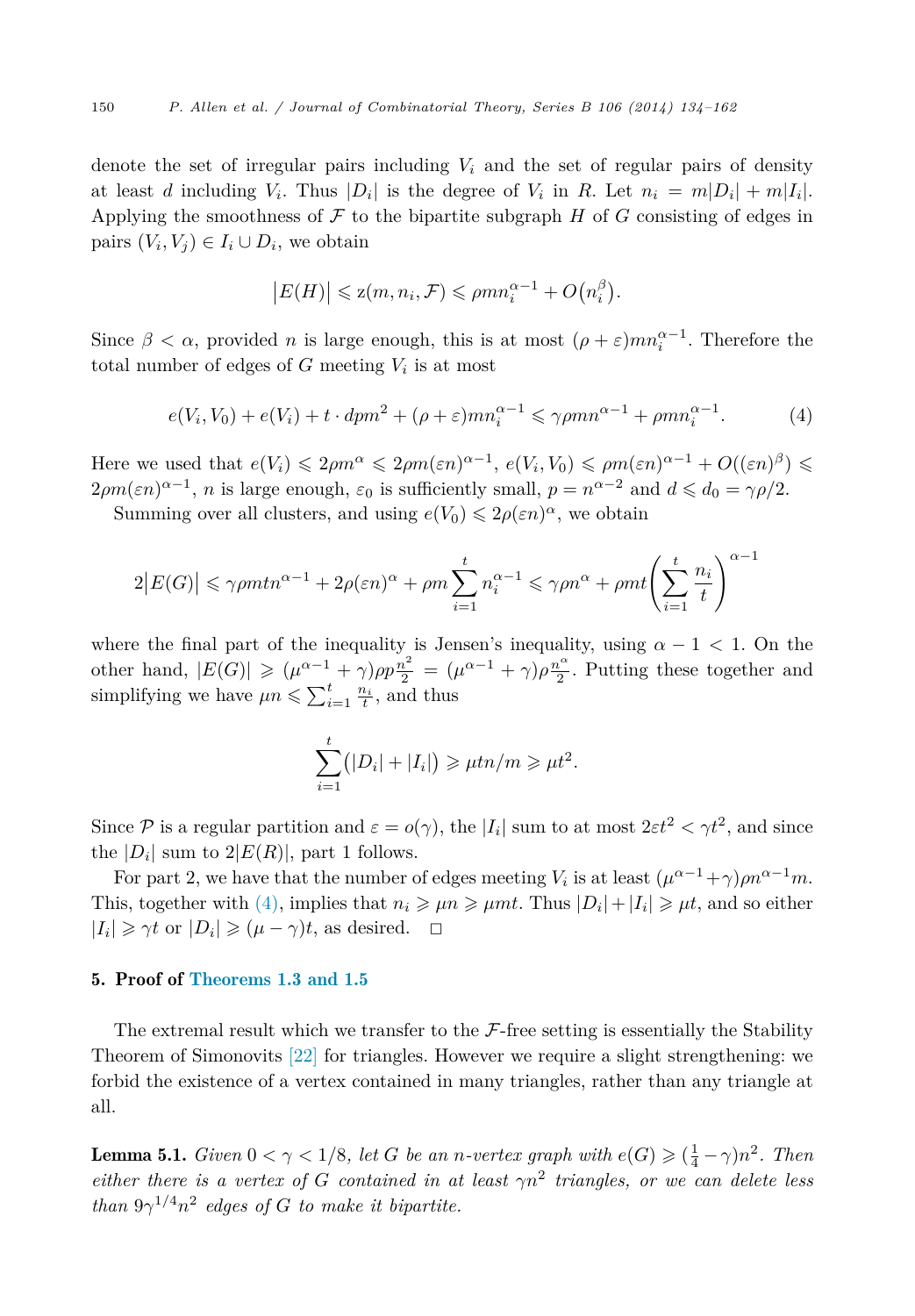**Proof.** Let *u* be a vertex of maximum degree in *G*, *X* be its neighborhood and let  $Y = V(G) \setminus X$ . By definition of *u*, every vertex in *Y* is incident with at most |*X*| edges. Therefore the number of edges in *G* satisfies

$$
\left(\frac{1}{4} - \gamma\right) n^2 \leqslant e(G) \leqslant e(X) + |Y||X| = e(X) + \left(n - |X|\right)|X|.
$$

Thus either  $e(X) \ge \gamma n^2$ , in which case we are done, or we have  $(\frac{1}{2} - \sqrt{2\gamma})n \le |X| \le$  $\left(\frac{1}{2} + \sqrt{2\gamma}\right)n$ .

If  $e(Y) \leq (9\gamma^{1/4} - \gamma)n^2$ , then  $G[X, Y]$  is the desired large bipartite subgraph of *G*. So suppose this is not the case. Let *v* be a vertex of *X* with maximum degree in *Y* , and *Z* its neighborhood in *Y*. Either  $e(Z) \geq \gamma n^2$ , in which case we are done, or we have

$$
(9\gamma^{1/4} - \gamma)n^2 \le e(Y) \le {|\mathcal{Y}|\choose 2} - {|Z|\choose 2} + \gamma n^2.
$$

From this, using that  $|Y| + |Z| \le 2|Y| \le (1 + 2\sqrt{2\gamma})n$ , we obtain

$$
(18\gamma^{1/4} - 4\gamma)n^2 \leq |Y|(|Y| - 1) - |Z|(|Z| - 1) \leq |Y|^2 - |Z|^2 \leq (1 + 2\sqrt{2\gamma})n(|Y| - |Z|).
$$

Therefore  $|Y| - |Z| \geq (18\gamma^{1/4} - 4\gamma)n/2 > 7\gamma^{1/4}n$ . Since we have  $|Y| \leq (\frac{1}{2} + \sqrt{2\gamma})n$ , we have

$$
|Z| < \left(\frac{1}{2} - 5\gamma^{1/4}\right)n.\tag{5}
$$

On the other hand, since no vertex of *X* has more than  $|Z|$  neighbors in *Y*, we have

$$
\bigg(\frac{1}{4}-\gamma\bigg)n^2\leqslant e(G)\leqslant e(X)+|X||Z|+e(Y)\leqslant 2\gamma n^2+|X||Z|+\binom{|Y|}{2}-\binom{|Z|}{2}.
$$

Together with  $|X|$ ,  $|Y| \leq ( \frac{1}{2} + \sqrt{2\gamma})n$  and  $|Z| \leq n$ , this implies that

$$
\left(\frac{1}{4} - 3\gamma\right) n^2 \leqslant \left(\frac{1}{2} + \sqrt{2\gamma}\right) n |Z| + \frac{\left(\frac{1}{2} + \sqrt{2\gamma}\right)^2 n^2}{2} - \frac{|Z|^2}{2}
$$
  

$$
\leqslant \sqrt{2\gamma} n^2 + \frac{\left(\frac{1}{2} + \sqrt{2\gamma}\right)^2 n^2}{2} + \frac{(n - |Z|)|Z|}{2}.
$$

Simplifying, we get  $(\frac{1}{4} - 3\sqrt{2\gamma} - 8\gamma)n^2 \leq (n - |Z|)|Z|$ . Finally, this implies

$$
|Z| \ge \left(\frac{1}{2} - \sqrt{3\sqrt{2\gamma} + 8\gamma}\right) n \ge \left(\frac{1}{2} - 4\gamma^{1/4}\right) n,
$$

which contradicts  $(5)$  and completes the proof.  $\Box$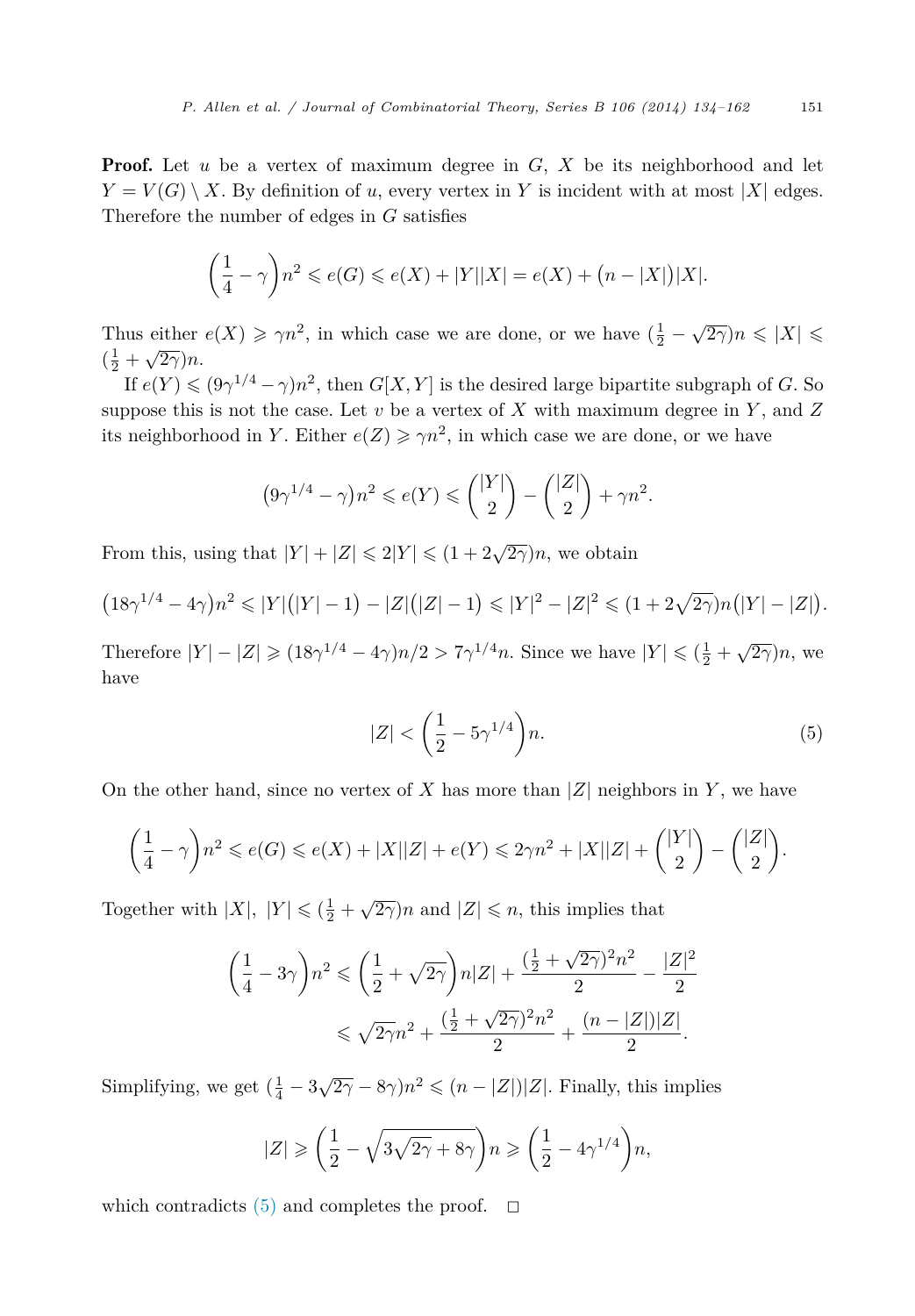We will in fact prove slightly more than the statement of [Theorem 1.3:](#page-3-0) we will show that any family of  $\mathcal{F}\cup\{C_k\}$ -free graphs in which the number of edges is asymptotically extremal, is near-bipartite (rather than just proving it for the extremal graphs themselves).

**Proof of Theorem 1.3.** Let F be an  $(\alpha, \beta)$ -smooth family and let  $p = n^{\alpha-2}$ . By definition, we have that the maximum possible number of edges in an  $\mathcal{F}\text{-free bipartite graph on}$ *n* vertices is at most  $(1 + o(1))\rho(n/2)^{\alpha} = ((1/2)^{\alpha-1} + o(1))\rho p \frac{n^2}{2}$ . Let  $\gamma > 0$  be an arbitrarily small but fixed constant and let  $\varepsilon_0 \leq \gamma$  and  $d \leq d_0 = \gamma \rho/2$  be sufficiently small for [Lemma 4.1.](#page-15-0) Let  $\varepsilon \leq \varepsilon_0$  be sufficiently small for [Lemma 3.2](#page-10-0) with

$$
\tau := \frac{1}{2} - \frac{1}{2} (1 - 2^{\alpha} \gamma)^{1/(\alpha - 1)} + \gamma.
$$

Note that as  $\gamma > 0$  tends to zero, by definition  $\tau > 0$  also tends to zero. Let T be the constant returned by [Lemma 2.2,](#page-7-0) and  $n_0$  be large enough for [Lemmas 3.2 and 4.1.](#page-10-0)

Let  $n \geq n_0$ , and *G* be an *n*-vertex *F*-free graph with

$$
e(G) \ge \left( \left( \frac{1}{2} \right)^{\alpha - 1} - \gamma \right) \rho p \frac{n^2}{2} = \left( \left( \frac{1}{2} - \tau + \gamma \right)^{\alpha - 1} + \gamma \right) \rho p \frac{n^2}{2},
$$

where the equality comes from the definition of  $\tau$ .

By [Lemma 2.2](#page-7-0) there is a sparse-regular partition of *G* with a *t*-vertex  $(\varepsilon, d, p)$ -cluster graph *R*, where  $\varepsilon^{-1} \le t \le T$ . By [Lemma 4.1](#page-15-0) (with  $\mu = 1/2 - \tau + \gamma$ ) we have  $e(R) \ge$  $(\frac{1}{2} - \tau) \frac{t^2}{2} \geq (\frac{1}{4} - \tau) t^2$ . If *R* has a vertex in  $\tau t^2$  triangles, then by [Lemma 3.2](#page-10-0) *G* contains  $C_k$  for each  $k \geq k_0 = 2\ell_0 + 5$  with  $\ell_0$  specified in the statement of [Lemma 3.2,](#page-10-0) and we are done. If not, then by [Lemma 5.1](#page-16-0) *R* has a subgraph *R'* with less than  $9\tau^{1/4}t^2$  edges such that  $E(R) \setminus E(R')$  is bipartite.

Let *G*<sup> $\prime$ </sup> be the spanning subgraph of *G* consisting of edges belonging to pairs in  $E(R')$ , pairs with density less than *d*, irregular pairs and edges inside partition classes. Note that the  $(\varepsilon, p)$ -regular partition of *G* which gives the  $(\varepsilon, d, p)$ -cluster graph *R* is also an  $(\varepsilon, p)$ -regular partition of *G*<sup>'</sup>, and it gives the graph *R*<sup>'</sup> as an  $(\varepsilon, d, p)$ -cluster graph for *G*<sup> $\ell$ </sup>. Since  $|E(R')| < 9\tau^{1/4}t^2$ , it follows by [Lemma 4.1,](#page-15-0) with  $\mu = 18\tau^{1/4} + \gamma$ , that we have  $e(G') < ((18\tau^{1/4} + \gamma)^{\alpha-1} + \gamma) \rho p n^2/2$ . Since  $\tau \to 0$  as  $\gamma \to 0$ , this shows that  $e(G') = o(e(G))$  and since the graph with edge set  $E(G) \setminus E(G')$  is bipartite, this proves that *G* is near-bipartite.  $\Box$ 

The proof of [Theorem](#page-4-0) 1.5 is identical except that [Lemma 3.4](#page-14-0) replaces [Lemma 3.2.](#page-10-0)

#### 6. Proof of [Theorem 1.4](#page-4-0)

We have shown that the extremal graphs for forbidding  $\mathcal F$  and  $C_k$ , for any smooth  $\mathcal F$ , are near-bipartite. In this section we prove [Theorem 1.4,](#page-4-0) which says indeed that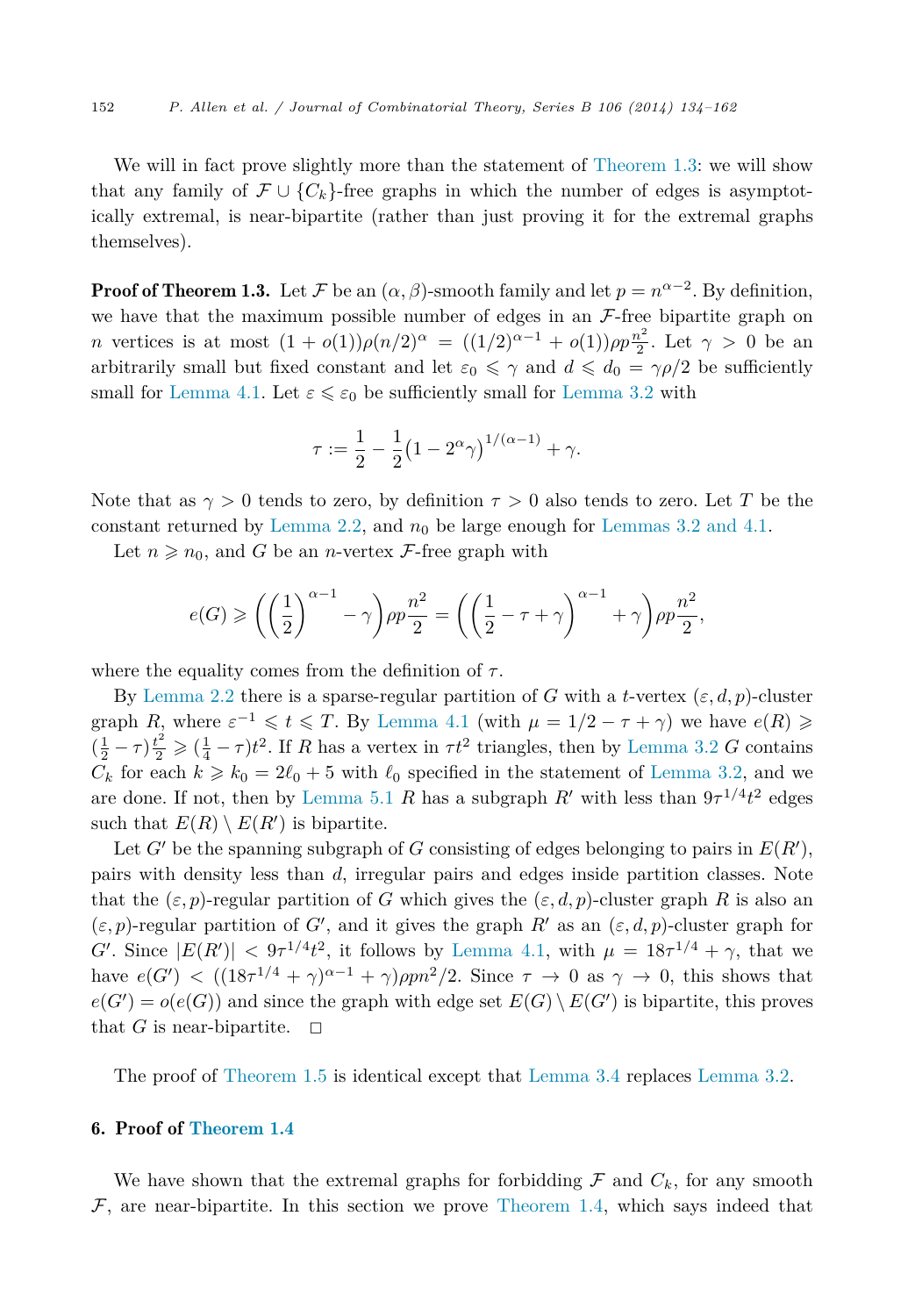extremal graphs are actually bipartite provided they have large enough minimum degree and sufficiently many vertices.

**Sketch of proof.** Write  $a(n) \ll b(n)$  for  $a(n) = o(b(n))$  as  $n \to \infty$ . Fix constants 0 <  $\varepsilon \ll \varepsilon' \ll d \ll \tau \ll \gamma \ll 1$  so that all inequalities required below are satisfied (for the purposes of this sketch we will not specify the constants). Let  $\ell_0 = \ell_0(\alpha, \beta)$  be the constant defined in [Lemma 3.2.](#page-10-0) Let  $k_0 = 2\ell_0 + 3$  and suppose  $k \geq k_0$  is odd. We assume *n* to be sufficiently large given the preceding constants, and set  $p = n^{\alpha-2}$ . Let *G* be an *n*-vertex *F*-free graph with minimum degree at least  $\rho(\frac{2n}{5} + \gamma n)^{\alpha-1}$ . We assume that *G* is not bipartite and show that *G* contains a *k*-cycle.

Let *R* be the associated *t*-vertex  $(\varepsilon, d, p)$ -cluster graph generated by [Lemma 2.2.](#page-7-0) By [Lemma 4.1,](#page-15-0) all but at most  $\varepsilon'$ t clusters of *R* have degree at least  $(2/5 + \gamma/2)t$ . Also, one can show that there are at most  $\varepsilon'$  clusters that are 'bad', in that they contain more than *ε n/t* vertices that are incident to more than 2*dpn* edges in pairs that are irregular or have relative density less than  $d$ . Thus we may restrict to a subgraph  $R'$  of  $R$  with at least  $(1 - 2\varepsilon')t$  clusters, all of which are good, such that the minimum degree in  $R'$ is at least  $(2/5 + \gamma/4)t$ . Now Lemma 9 in [\[1\],](#page-27-0) which is a 'supersaturated version' of the Andrásfai–Erdős–Sós Theorem, guarantees that either there is a vertex of *R* contained in  $\tau t^2$  triangles, or there is a partition  $(\mathcal{X}, \mathcal{Y})$  of  $V(R')$  such that for each vertex of  $R'$ , all but  $\gamma t/16$  of its incident edges cross  $(\mathcal{X}, \mathcal{Y})$ . In the former case the proof is similar to that of [Theorem 1.3,](#page-3-0) so we may suppose we are in the latter case. Also note that  $2t/5 \leqslant |\mathcal{X}|, |\mathcal{Y}| \leqslant 3t/5.$ 

Let  $(X, Y)$  be a maximal cut of *G* obtained from the partition  $(\bigcup \mathcal{X}, V(G) \setminus \bigcup \mathcal{X})$  by successively moving vertices with a majority of neighbors in their own partition class to the other partition class. Using regularity and the fact that all clusters in  $R'$  are good, one can check that at most a  $2\varepsilon'$ -fraction of any cluster in  $V(R')$  will be moved in this process. By maximality, each vertex of *G* is incident to at least  $\frac{1}{2}\rho(\frac{2n}{5})^{\alpha-1}$  edges crossing  $(X, Y)$ .

Since *G* is not bipartite, suppose without loss of generality that *uv* is an edge in *X*. Let  $N_1$  and  $N'_1$  be disjoint, equal-sized sets of neighbors of respectively *u* and *v* in *Y* . Let  $N_2$  and  $N'_2$  be disjoint, equal-sized sets of neighbors of respectively  $N_1$  and  $N'_1$  in  $X \setminus u, v$ , and so on. Using [Lemma 3.1](#page-9-0) and similar computation as in the proof of [Lemma 3.2,](#page-10-0) it is not hard to check that it is possible to choose these sets in such a way that after  $\ell = \ell_0 + 1$  steps we have sets  $N_{\ell}$  and  $N'_{\ell}$  which are both of size  $\tau n$  and are disjoint. Let C, C' respectively be the set of clusters C that contain at least  $\tau |C|/2$  vertices of  $N_{\ell}$ ,  $N'_{\ell}$ . Note that  $|C| \geq (|N_{\ell}| - \tau n/2)/(n/t) = \tau t/2$ , and similarly  $|C'| \geq \tau t/2$ . Fix any  $C \in \mathcal{C}$ . Since each vertex of *R'* has at most  $\gamma t/16$  neighbors in its own part, for any *C*<sup> $′$ </sup> ∈ *C* there are at least  $(2/5 + 3γ/16)t + (2/5 + 3γ/16)t - 3t/5 ≥ t/5$  clusters that are common neighbors of *C* and *C'*. Since  $|\mathcal{C}'| \geq \tau t/2$ , a simple double counting argument shows that in particular there is a cluster *D* of *R* which is adjacent both to *C* and to a set D of at least  $\tau t/10$  clusters of C'. Let Z be obtained from  $N'_{\ell} \cap \bigcup_{C' \in \mathcal{D}} C'$  by deleting all vertices with degree less than  $dn/4t$  in *D*. Then  $|Z| \geq \tau^3 n$ . Applying [Lemma 3.1](#page-9-0) part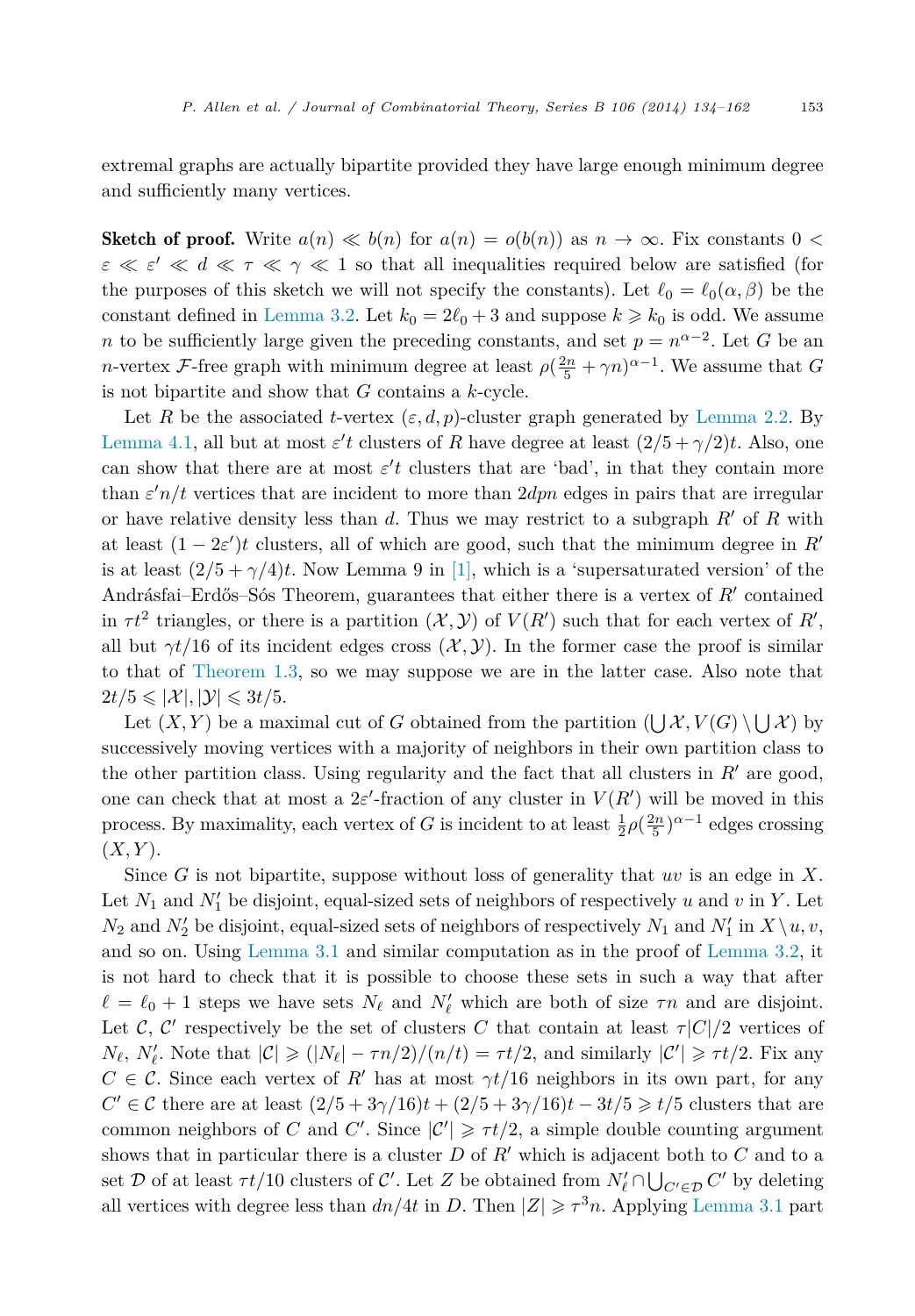<span id="page-20-0"></span>2 between *Z* and *D*, we reach a set  $N'_{\ell+1}$  in *D* disjoint from all previous  $N_i$  and  $N'_i$ , and of size exceeding  $\varepsilon|D|$ . By  $(\varepsilon, p)$ -regularity of the pair  $(C, D)$ , there is a path between *N*<sub> $\ell$ </sub> ∩ *C* and *N*<sup> $\ell$ </sup><sub> $\ell+1$ </sub> of length *k* − 2 $\ell$  − 2. By construction, this can be extended to a *k*-cycle in  $G$ .  $\square$ 

The value of  $k_0$  in this theorem is similar in size to that in [Theorem 1.3.](#page-3-0) In the case of the complete bipartite graphs  $K_{2,t}$  and  $K_{3,3}$  (with more care in the argument) we can have  $k_0 = 5$ . Finally, if we impose the further condition  $e(G) \sim \rho(n/2)^{\alpha}$ , then we can reduce the minimum degree to  $o(ppn)$  (in this case [Theorem 1.3](#page-3-0) shows that the cluster graph of *G* is almost bipartite). This reduces the problem of showing that extremal *n*-vertex  $\mathcal{F} \cup C_k$ -free graphs are bipartite to that of showing that they do not have vertices of degree much smaller than the average. Unfortunately, even for  $\mathcal{F} = \{C_4\}$ this is not known for most values of *n*.

#### 7. A new smooth family

Let  $B_t$  be the book with *t* pages: that is, *t* copies of  $K_{2,2}$  sharing a common edge (and no other vertices). In this section, we give an example of an application of [Theorem 1.3](#page-3-0) which determines the asymptotic behavior of the Turán numbers  $ex(n, \{K_{2,t}, B_t, C_k\})$ for  $k \geqslant 9$ . For the proof, we require one result on counting 4-cycles in graphs, which will be used to show  ${K_{2,t}, B_t}$  is a smooth family.

Lemma 7.1. *Let G be a bipartite graph with parts U and V of sizes m and n and e edges, and suppose that*  $e(e - n) \geq n m(m - 1)/2$ . Then the number of 4-cycles in G is at least

$$
\frac{e^2(e-n)^2 - e(e-n)nm(m-1)}{4n^2m(m-1)}.
$$

**Proof.** Let  $N := \sum_{v \in V} {d(v) \choose 2}$ . Note that  $N = \sum_{\{u,v\} \subset U} d(u,v)$ , where  $d(u,v)$  is the number of common neighbors of *u* and *v*. The number of 4-cycles in *G* is exactly  $\sum_{\{u,v\}\subset U} \binom{d(u,v)}{2}$ . By Jensen's inequality, this is at least

$$
\frac{m(m-1)}{2}\left(\frac{\frac{2}{m(m-1)}\sum_{\{u,v\}\subset U}d(u,v)}{2}\right)=\frac{m(m-1)}{2}\left(\frac{\frac{2N}{m(m-1)}}{2}\right)=\frac{N^2}{m(m-1)}-\frac{N}{2}.
$$

Applying Jensen's inequality a second time, we have

$$
N \geqslant n \binom{e/n}{2} = \frac{e(e-n)}{2n}.
$$

Since  $e(e - n) \geqslant nm(m - 1)/2$ , we deduce  $N \geqslant m(m - 1)/4$ . For these values of *N*,  $N^2/m(m-1) - N/2$  is non-decreasing, and therefore the number of 4-cycles in *G* is at least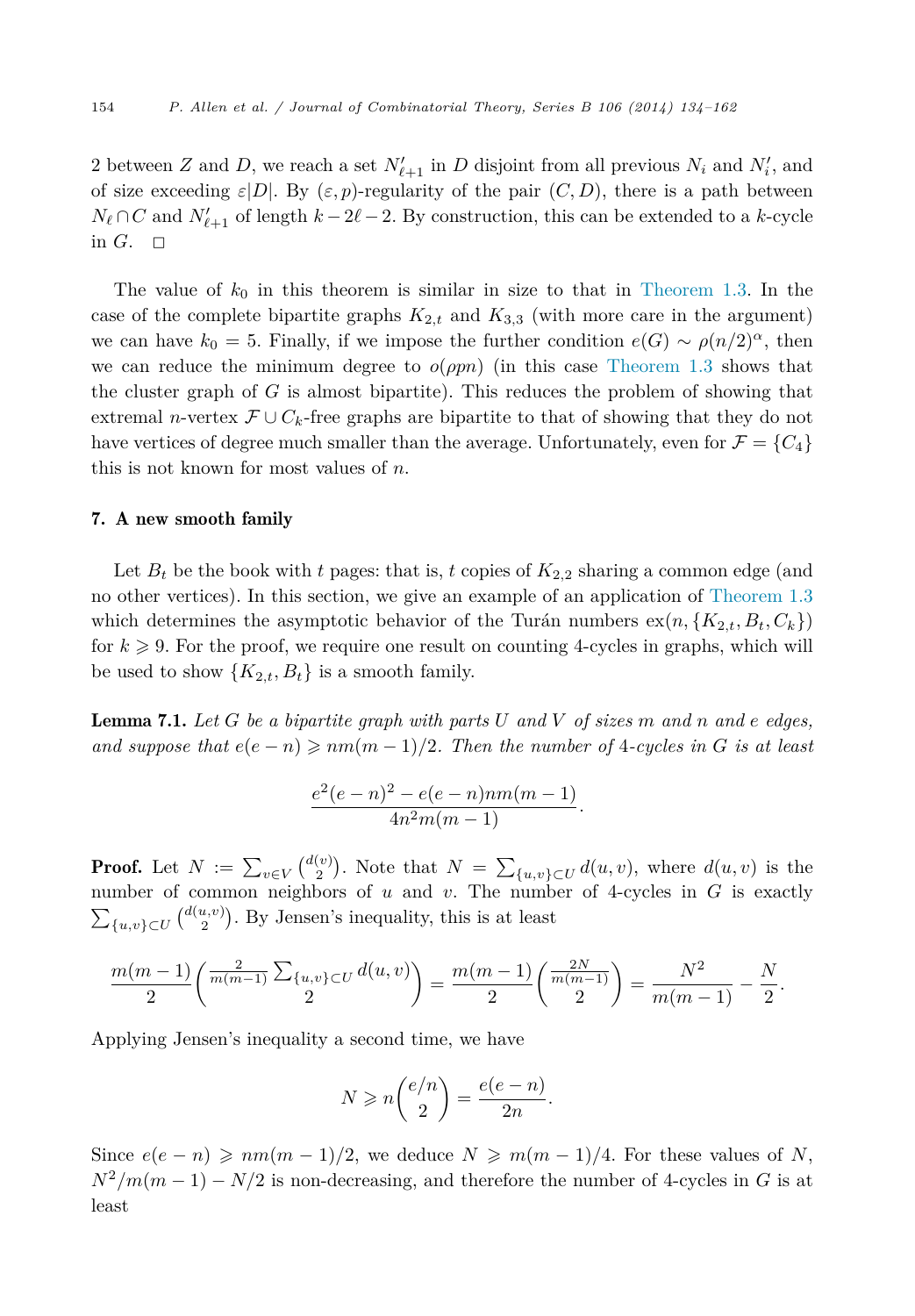*P. Al len et al. / Journal of Combinatorial Theory, Series B 106 (2014) 134–162* 155

$$
\frac{N^2}{m(m-1)} - \frac{N}{2} \ge \frac{e^2(e-n)^2 - e(e-n)nm(m-1)}{4n^2m(m-1)}.
$$

Now we show that  ${K_{2,t}, B_t}$  is smooth.

**Theorem 7.2.** For each  $t \geq 2$ , the family  $\{K_{2,t}, B_t\}$  is  $(\frac{3}{2}, 1)$ -smooth. Consequently, for  $k \geqslant 9$ ,

$$
\mathrm{ex}(n, \{K_{2,t}, B_t, C_k\}) \sim \mathrm{z}(n, K_{2,t}, B_t) \sim (n/2)^{3/2}.
$$

**Proof.** The asymptotic formula will follow from [Theorem 1.3](#page-3-0) and the known lower bound on the number of edges in a  $K_{2,2}$ -free bipartite graph, namely

$$
z(n, \{K_{2,t}, B_t\}) \ge z(n, K_{2,2}) \ge \left(\frac{n}{2}\right)^{3/2} - O(n).
$$

Next we require an upper bound on  $z(m, n, \{K_{2,t}, B_t\})$ . We shall show

$$
z(m, n, \{K_{2,t}, B_t\}) < mn^{1/2} + 4t^2n.
$$

Let *G* be a  $\{K_{2,t}, B_t\}$ -free bipartite graph with parts *X* and *Y* of sizes *m* and *n*, where  $m \leq n$ . Suppose for a contradiction, that *G* has at least  $mn^{1/2} + 4t^2n$  edges. We may delete edges of *G* to obtain a subgraph *H* of *G* with exactly  $e := mn^{1/2} + 4t^2n$  edges. Clearly, *H* is also  $\{K_{2,t}, B_t\}$ -free. Let *xy* be any edge of *H*, and consider the subgraph  $H_{xy}$  of *H* induced by  $N(x) \setminus \{y\}, N(y) \setminus \{x\}$ . If this subgraph has a vertex of degree  $t-1$ , then *H* contains  $K_{2,t}$ ; if it has a matching of *t* edges, then *H* contains  $B_t$ . It follows that since *H* is  $\{K_{2,t}, B_t\}$ -free, then  $H_{xy}$  has at most  $2(t-1)(t-2)$  edges, as a maximum matching has at most  $2(t-1)$  vertices each incident to at most  $t-2$ edges. Now the number of 4-cycles in *H* is precisely  $\frac{1}{4} \sum_{xy} e(H_{xy})$ , which is thus at most  $(t-1)(t-2)e(H)/2$ . Since

$$
e(e - n) = (mn^{1/2} + 4t^2n)(mn^{1/2} + (4t^2 - 1)n) \ge (mn^{1/2})^2 = nm^2
$$

we may apply [Lemma 7.1](#page-20-0) to conclude that the number of 4-cycles in *H* is at least

$$
\frac{(mn^{1/2} + 3t^2n)^4 - (mn^{1/2} + 4t^2n)^2nm^2}{4n^2m^2} \ge t^2mn^{1/2} + 2t^4n > \frac{t^2}{2}(mn^{1/2} + 4t^2n)
$$

$$
> (t-1)(t-2)\frac{e(H)}{2},
$$

which is a contradiction. This shows that  ${K_{2,t}, B_t}$  is  $(\frac{3}{2}, 1)$ -smooth. Hence we can use [Theorem 1.3](#page-3-0) (in the form it was proved in Section [5\)](#page-16-0) with  $k_0 = 2\ell_0 + 5$  and  $\ell_0 =$  $|1/(\alpha-1)|=2$  to complete the proof.  $\Box$ 

We remark that one could use the methods of the above proof to give new asymptotics for Turán numbers of various other families of bipartite graphs plus an odd cycle.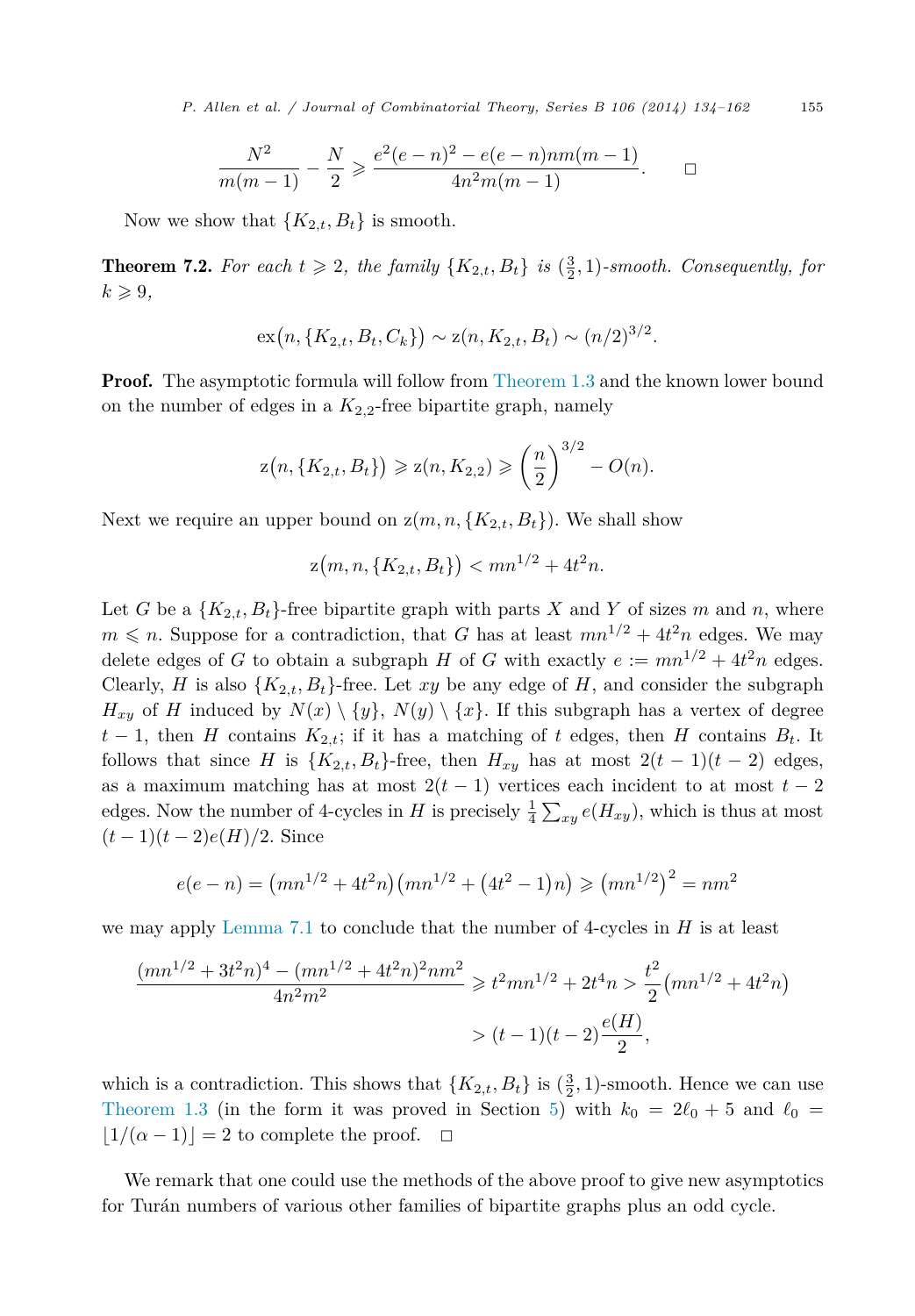#### 8. Proof of [Theorem 1.6](#page-5-0)

Füredi [\[12\]](#page-27-0) showed that

$$
z(n, n, K_{2,3}) \sim \sqrt{2}n^{3/2}.
$$

In this section, we describe a construction of a tripartite graph *G<sup>q</sup>* with no triangle or  $K_{2,3}$  having  $n = 3q^2$  vertices and

$$
e(G_q) = 3q^2(q-1) = \frac{1}{\sqrt{3}}n^{3/2} - n,
$$

for any prime  $q = 2 \mod 3$ . This construction is denser than any possible bipartite construction by a multiplicative factor of  $2/\sqrt{3}$ , as for *n* even,  $z(n/2, n/2, K_{2,3}) \sim \frac{1}{2} n^{3/2}$ , and so [Theorem 1.6](#page-5-0) is proved for  $t = 1$ . Note that the exact value  $z(n, n, K_{2,3})$  is known only for finitely many *n*. We also remark that the purpose of choosing  $q = 2 \text{ mod } 3$  is to make −3 a non-residue mod *q*. This follows from the law of quadratic reciprocity, which states that if *p* and *q* are odd primes, and we define  $p^*$  to equal *p* if  $p = 1$  mod 4 or  $-p$  if *p* = 3 mod 4, then *q* is a quadratic residue mod *p* if and only if *p*<sup>∗</sup> is a quadratic residue mod *q*. Applying this with  $p = 3$  we see that  $-3$  is a quadratic residue mod *q* if and only if *q* is a quadratic residue mod 3, i.e.  $q = 1$  mod 3.

**Construction of**  $G_q$ **.** Let  $G_q$  have parts  $A_1$ ,  $A_2$  and  $A_3$  which are copies of  $\mathbb{F}_q \times \mathbb{F}_q$ . Join  $(x_1, x_2) \in A_i$  to  $(y_1, y_2) \in A_{i+1}$  (where  $A_4 := A_1$ ) if  $(x_1, x_2) - (y_1, y_2) = (a, a^2)$  for some  $a \in \mathbb{F}_q^*$ .

Clearly  $G_q$  has  $3q^2$  vertices and  $3q^2(q-1)$  edges.

Claim 1. *G<sup>q</sup> is triangle-free.*

**Proof of Claim 1.** Suppose for a contradiction that we have a triangle in  $G_q$ , with vertices  $(x_1, x_2)$  ∈  $A_1$ ,  $(y_1, y_2)$  ∈  $A_2$  and  $(z_1, z_2)$  ∈  $A_3$ . Then  $(x_1, x_2) - (y_1, y_2) = (a, a^2)$ ,  $(y_1, y_2) (z_1, z_2) = (b, b^2), (z_1, z_2) - (x_1, x_2) = (c, c^2)$  for some  $a, b, c \in \mathbb{F}_q^*$ . It follows that  $a+b+c =$ 0 and  $a^2 + b^2 + c^2 = 0$ , so

$$
0 = 2(a2 + b2 + c2) - (a + b + c)2 = (a - b)2 + c2 - 2(a + b)c = (a - b)2 + 3c2.
$$

This implies that  $-3 = (\frac{a-b}{c})^2$  is a quadratic residue. But this contradicts our assumption that  $q = 2 \mod 3$ , so  $G_q$  is triangle-free.  $\Box$ 

**Claim 2.**  $G_q$  *is*  $K_{2,3}$ -free.

**Proof of Claim 2.** First we claim that each bipartite graph  $G_q(A_i, A_{i+1})$  is  $C_4$ -free. If not, then we have distinct vertices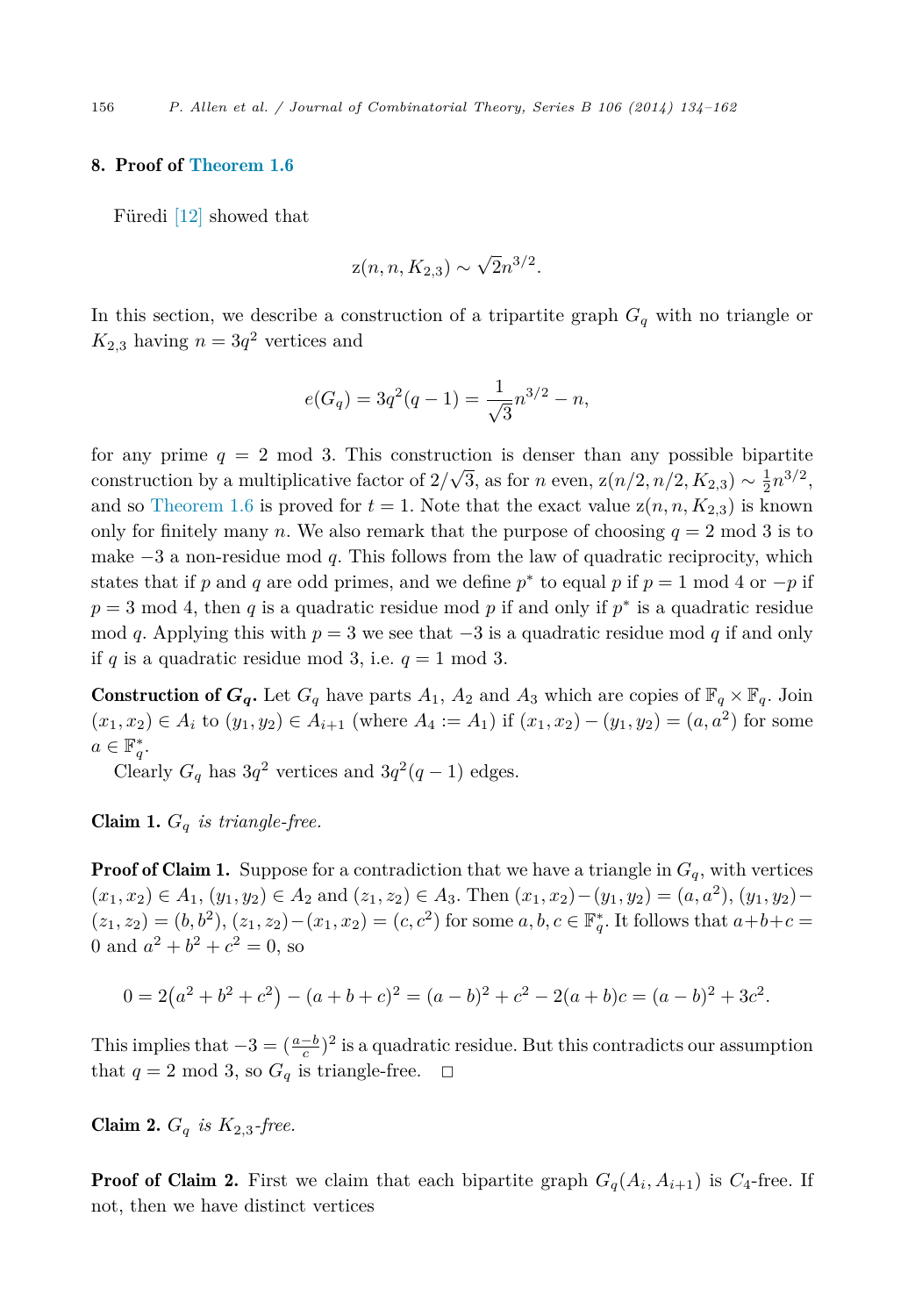$$
(x_1, x_2), (x'_1, x'_2) \in A_i
$$
  $(y_1, y_2), (y'_1, y'_2) \in A_{i+1}$ 

and  $a, b, c, d \in \mathbb{F}_q^*$  such that

$$
(x_1, x_2) - (y_1, y_2) = (a, a^2) \qquad (x'_1, x'_2) - (y'_1, y'_2) = (b, b^2)
$$
  

$$
(x_1, x_2) - (y'_1, y'_2) = (c, c^2) \qquad (x'_1, x'_2) - (y_1, y_2) = (d, d^2).
$$

Then  $a + b = c + d$  and  $a^2 + b^2 = c^2 + d^2$ , so

$$
(a-b)^2 = 2(a^2 + b^2) - (a+b)^2 = 2(c^2 + d^2) - (c+d)^2 = (c-d)^2.
$$

Now we either have  $a - b = c - d$ , which gives  $a = c$  and  $b = d$ , or  $a - b = d - c$ , which gives  $a = d$  and  $b = c$ . Either way we contradict the fact that we chose distinct vertices above, so  $G_q(A_i, A_{i+1})$  is a  $C_4$ -free graph. It follows that any pair of vertices in a given  $A_i$  has at most one common neighbor in each  $A_j$  with  $j \neq i$ . Thus in any potential  $K_{2,3} \subset G_q$  the part of  $K_{2,3}$  of size 2 must have vertices in different parts of  $G_q$ . Suppose, without loss of generality, that we have a vertex in  $A_0$  and a vertex in  $A_1$ that have 3 common neighbors in  $A_2$ . Then we obtain distinct  $a, c, e \in \mathbb{F}_q^*$  and distinct *b, d, f* ∈  $\mathbb{F}_q^*$  such that  $a + b = c + d = e + f$  and  $a^2 + b^2 = c^2 + d^2 = e^2 + f^2$ . As above, this implies  $(a - b)^2 = (c - d)^2 = (e - f)^2$ . On taking square roots, each of the three terms in the identity have two possible signs. We can assume without loss of generality that the first two terms get the same sign, i.e.  $a - b = c - d$ . This gives  $a = c$  and  $b = d$ , which contradicts distinctness. Therefore  $G_q$  is  $K_{2,3}$ -free.  $\Box$ 

### 8.1. Construction of  $K_{2,2t+1}$ -free graphs

Here we generalize the construction in the previous subsection. For any  $t \geq 1$  and certain primes *q* we construct  $(t + 2)$ -partite graphs  $G_{q,t}$  with no triangle or  $K_{2,2t+1}$ having  $n = (t+2)q^2$  vertices and

$$
e(G_{q,t}) = {t+2 \choose 2} q^2(q-1) = \frac{t+1}{2\sqrt{t+2}} n^{3/2} - \frac{1}{2}(t+1)n.
$$

Since Füredi [\[12\]](#page-27-0) showed that

$$
\mathrm{z}(n/2,n/2,K_{2,2t+1})\leqslant\frac{\sqrt{t}}{2}n^{3/2}+n/4
$$

this construction is denser than any bipartite construction by an asymptotic multiplicative factor of  $(t+1)/\sqrt{t(t+2)}$ , as required for [Theorem 1.6.](#page-5-0)

**Construction of**  $G_{q,t}$ **.** Fix a prime q and 'multipliers'  $m_{i,j} \in \mathbb{F}_q$  for  $1 \leq i \leq j \leq t+2$ satisfying certain conditions to be described below. Let  $G_{q,t}$  have parts  $A_1, \ldots, A_{t+2}$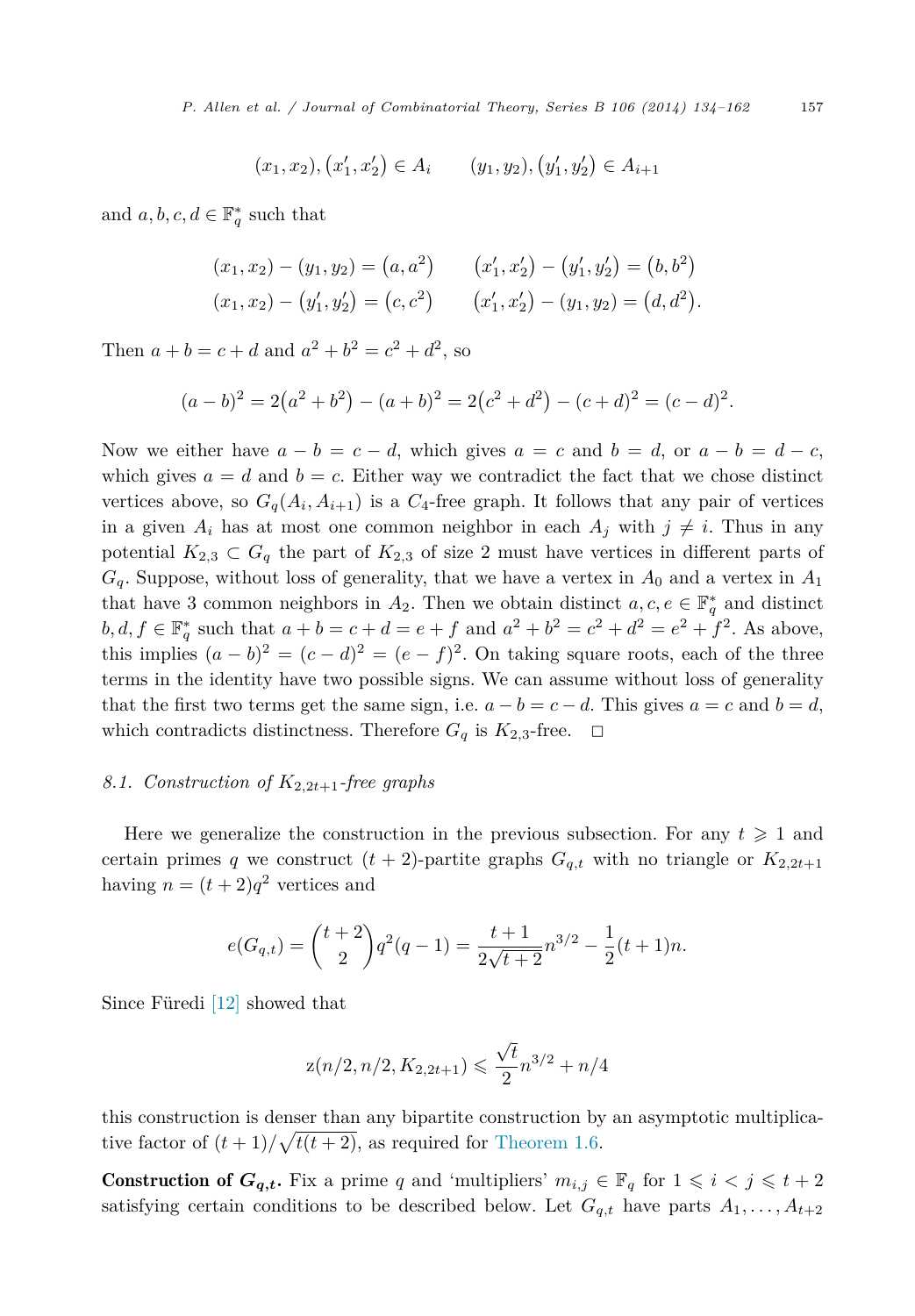which are copies of  $\mathbb{F}_q \times \mathbb{F}_q$ . For  $i < j$ , join  $(x_1, x_2) \in A_i$  to  $(y_1, y_2) \in A_j$  if  $(x_1, x_2)$  –  $(y_1, y_2) = m_{i,j}(c, c^2)$  for some  $c \in \mathbb{F}_q^*$ .

Clearly  $G_{q,t}$  has  $(t+2)q^2$  vertices and  $\binom{t+2}{2}q^2(q-1)$  edges. We will derive conditions on the  $m_{i,j}$  which ensure that  $G_{q,t}$  has no triangle or  $K_{2,2t+1}$ , and then show that the conditions can be satisfied. We adopt the convention that  $m_{i,j} = -m_{j,i}$  when  $1 \leq j < j$  $i \leqslant t+2$ .

**Claim 1.**  $G_{q,t}$  *is triangle-free if for all distinct i, j, k,* 

$$
m_{i,j,k}:=-m_{i,j}m_{j,k}m_{k,i}(m_{i,j}+m_{j,k}+m_{k,i})
$$

*is a quadratic non-residue in*  $\mathbb{F}_q$ .

**Proof of Claim 1.** Suppose  $G_{q,t}$  has a triangle with vertices  $(x_1, x_2) \in A_i$ ,  $(y_1, y_2) \in A_j$ ,  $(z_1, z_2) \in A_k, a, b, c \in \mathbb{F}_q^*$  with  $(x_1, x_2) - (y_1, y_2) = m_{i,j}(a, a^2), (y_1, y_2) - (z_1, z_2) =$  $m_{i,k}(b,b^2)$ ,  $(z_1, z_2) - (x_1, x_2) = m_{k,i}(c, c^2)$ . Then  $m_{i,j}a + m_{j,k}b + m_{k,i}c = 0$  and  $m_{i,j}a^2 +$  $m_{i,k}b^2 + m_{k,i}c^2 = 0$ , so

$$
0 = (m_{i,j} + m_{j,k})(m_{i,j}a^2 + m_{j,k}b^2 + m_{k,i}c^2) - (m_{i,j}a + m_{j,k}b + m_{k,i}c)^2
$$
  
=  $m_{i,j}m_{j,k}(a-b)^2 + (m_{i,j} + m_{j,k} - m_{k,i})m_{k,i}c^2 - 2(m_{i,j}a + m_{j,k}b)m_{k,i}c$   
=  $m_{i,j}m_{j,k}(a-b)^2 + (m_{i,j} + m_{j,k} + m_{k,i})m_{k,i}c^2$ ,

and hence

$$
-(m_{i,j} + m_{j,k} + m_{k,i})m_{i,j}m_{j,k}m_{k,i} = m_{i,j}^2m_{j,k}^2(a-b)^2/c^2.
$$

Thus we can make  $G_{q,t}$  triangle-free if we arrange that  $m_{i,j,k} = -m_{i,j}m_{j,k}m_{k,i}(m_{i,j} +$  $m_{j,k} + m_{k,i}$  is a non-residue for all distinct *i*, *j*, *k*. (Note that  $m_{i,j,k}$  does not depend on the order of *i*, *j*, *k*.) This proves Claim 1.  $\Box$ 

**Claim 2.** 
$$
G_{q,t}
$$
 is  $K_{2,2t+1}$ -free if  $m_{j,k} \neq -m_{k,i}$  for all distinct i, j, k.

**Proof of Claim 2.** Each pair  $(A_i, A_j)$  induces a  $C_4$ -free bipartite graph, so any pair of vertices in a given  $A_i$  has at most one common neighbor in each  $A_j$  with  $j \neq i$ . Thus in any potential  $K_{2,2t+1}$  the part of size 2 must use two different parts, say we have  $x \in A_i$ and  $y \in A_j$  with 2*t*+1 common neighbors. There are *t* parts besides  $A_i$  and  $A_j$ , so one of them, say  $A_k$ , contains at least 3 common neighbors of x and y. Then we obtain distinct  $a, c, e \in \mathbb{F}_q^*$  and distinct  $b, d, f \in \mathbb{F}_q^*$  such that

$$
m_{j,k}a + m_{k,i}b = m_{j,k}c + m_{k,i}d = m_{j,k}e + m_{k,i}f
$$

and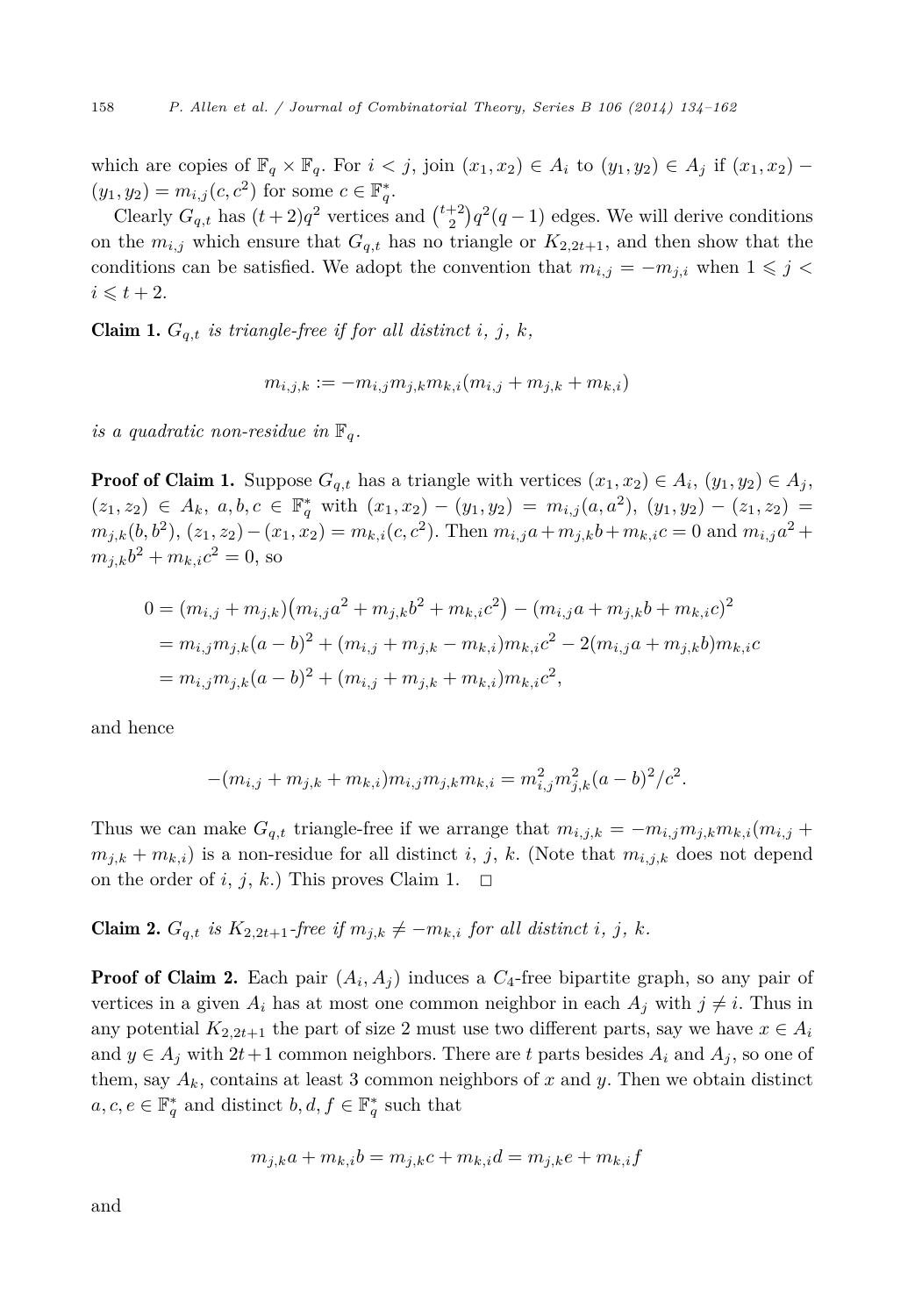*P. Al len et al. / Journal of Combinatorial Theory, Series B 106 (2014) 134–162* 159

$$
m_{j,k}a^2 + m_{k,i}b^2 = m_{j,k}c^2 + m_{k,i}d^2 = m_{j,k}e^2 + m_{k,i}f^2.
$$

Since

$$
m_{j,k}m_{k,i}(a-b)^2 = (m_{j,k} + m_{k,i})(m_{j,k}a^2 + m_{k,i}b^2) - (m_{j,k}a + m_{k,i}b)^2
$$

this gives  $(a - b)^2 = (c - d)^2 = (e - f)^2$ . On taking square roots, we can assume without loss of generality that the first two terms get the same sign, i.e.  $a - b = c - d$ , so  $a - c = b - d$ . We also have  $m_{j,k}(a - c) = -m_{k,i}(b - d)$ , so if  $m_{j,k} \neq -m_{k,i}$  we get  $a = c$ and  $b = d$ , which contradicts distinctness. Thus we can make  $G_{q,t}$  be  $K_{2,2t+1}$ -free if we arrange that  $m_{j,k} \neq -m_{k,i}$  for all distinct *i*, *j*, *k*. This proves Claim 2.  $\Box$ 

It remains to show that we can choose multipliers  $m_{i,j}$  satisfying the conditions in Claims 1 and 2. Intuitively, this should be easy for fixed *t* and large *q* by choosing random multipliers: then we will be unlikely to have  $m_{j,k} = -m_{k,i}$ , and given  $m_{i,j}$ ,  $m_{j,k}$ , the choice of  $m_{k,i}$  will be equally likely to make  $m_{i,j,k}$  a residue or a non-residue. In fact, it is even possible to choose multipliers greedily to satisfy the conditions, which we shall do. To simplify our task we choose  $q > 2^{t^4}$ , arbitrarily relabel the multipliers as  $m_1, m_2, \ldots, m_T$ , where  $T = \binom{t+2}{2}$ , and choose them so that each  $m_i$  is a residue, we do not have  $m_i = m_j$  or  $m_i = -m_j$  with  $i \neq j$ , and  $-(m_i + m_j + m_k)$  is a non-residue for all distinct  $i, j, k$ : since the product of a residue and a non-residue is a non-residue, this will suffice.

We can easily choose residues  $m_1$  and  $m_2$  with  $m_1 \neq m_2$  and  $m_1 \neq -m_2$ . Suppose inductively that we have chosen  $m_1, m_2, \ldots, m_r$  satisfying these conditions for some  $2 \leq r < T$ . We use Weil's inequality in the following form (see, e.g., [\[20, Chapter 5\]\)](#page-27-0):

**Proposition 8.1.** *Suppose*  $\chi$  *is the quadratic character, i.e.*  $\chi(x)$  *is* 1 *if*  $x$  *is a residue,* −1 *if x is a non-residue, or* 0 *if*  $x = 0$ *. Suppose also that*  $f \in \mathbb{F}_q[X]$  *is a polynomial of degree*  $d \geq 1$  *that is not the square of another polynomial. Then*  $|\sum_{x \in \mathbb{F}_q} \chi(f(x))| \leq (d-1)\sqrt{q}$ .

Let  $I = \{-m_i - m_j : 1 \le i \le j \le r\}$  and  $g(x) = \prod_{m \in I} (1 - \chi(m - x^2))$ . Note that if *m* − *x*<sup>2</sup> is a non-residue for all *m* ∈ *I* then  $g(x) = 2^{|I|}$ . On the other hand, if *m* − *x*<sup>2</sup> is a residue for any  $m \in I$  then  $g(x) = 0$ . There are at most 2|*I*| values of *x* such that  $m - x^2$ is zero for some  $m \in I$  and each of these gives a value of  $g(x)$  between 0 and  $2^{|I|-1}$ . Let *X* be the set of *x* such that  $m - x^2$  is a non-residue for all  $m \in I$ . Then we have

$$
\left|\sum_{x\in\mathbb{F}_q} g(x) - 2^{|I|} |X|\right| \leq 2^{|I|} |I|.
$$

We can also expand the product in the definition of *g* to get

$$
\sum_{x \in \mathbb{F}_q} g(x) = q + \sum_{\emptyset \neq S \subseteq I} (-1)^{|S|} \sum_{x \in \mathbb{F}_q} \prod_{m \in S} \chi(m - x^2).
$$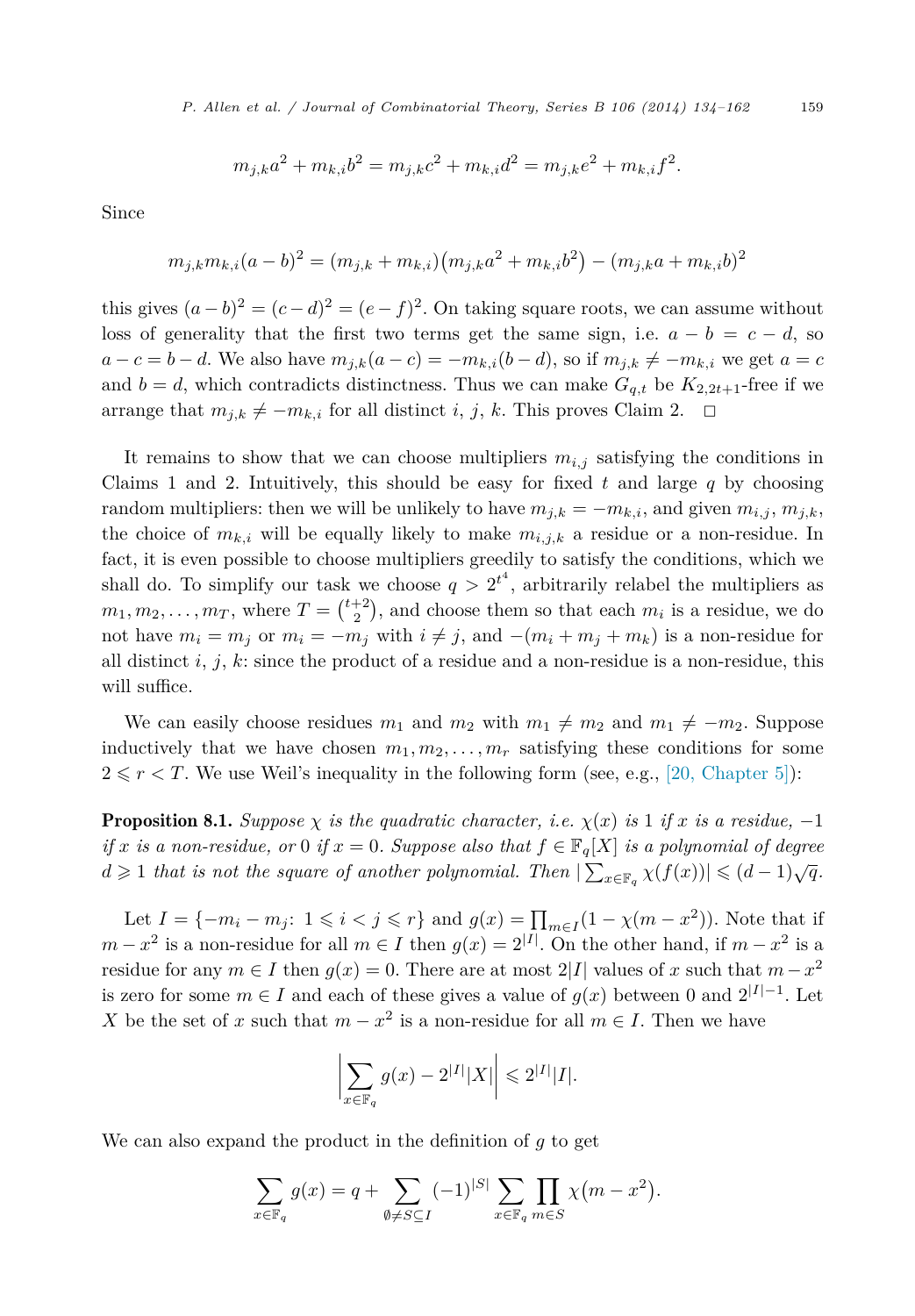Applying Weil's inequality to the functions

$$
f_S = \prod_{m \in S} \chi(m - x^2)
$$

we have

$$
\left|\sum_{x\in\mathbb{F}_q} g(x) - q\right| \leqslant \sum_{\emptyset \neq S \subseteq I} \left(2|S| - 1\right) \sqrt{q} \leqslant 2^{|I|} \left(2|I| - 1\right) \sqrt{q}.
$$

We deduce that  $|2^{|I|}|X| - q \le 2^{|I|}|I| + 2^{|I|}(2|I| - 1)\sqrt{q}$ . Since  $q > 2^{t^4}$  we have  $|X| > 4r$ , so we can choose  $m_{r+1} = x^2$  for some  $x \in X$  such that  $m_{r+1}$  is not equal to  $m_i$  or  $-m_i$ for any  $1 \leq i \leq r$ . Therefore we can choose the multipliers  $m_1, m_2, \ldots, m_T$  satisfying the conditions in Claims 1 and 2.

#### 9. Concluding remarks

• In this paper we give a different and new approach to the Erdős–Simonovits conjecture, employing Scott's sparse version of Szemerédi's Regularity Lemma. This approach could potentially be used to give broader structural understanding of extremal  $\mathcal{F}\text{-free}$ graphs when  $\mathcal F$  consists of bipartite graphs together with graphs of chromatic number  $r$ . In the present paper, we deal with  $r = 3$ . More generally, let  $\mathcal{C}_k^r$  denote the family of all graphs of chromatic number  $r$  with at most  $k$  vertices, and  $\mathcal{C}^r$  denote the family of all graphs of chromatic number *r*. Generalizing the Erdős–Simonovits conjecture, we pose the following problem:

**Problem 9.1.** Let  $\mathcal F$  be a family of bipartite graphs. Determine whether there exists an integer *k* such that

$$
\mathrm{ex}(n,\mathcal{F}\cup\mathcal{C}_k^r)\sim\mathrm{ex}(n,\mathcal{F}\cup\mathcal{C}^r).
$$

This would suggest that the extremal density of an  $\mathcal{F}\text{-free graph without any small}$ *r*-chromatic subgraphs is asymptotic to the extremal density of an  $\mathcal{F}\text{-free } (r-1)\text{-partite}$ graph. A key obstacle is to find an appropriate embedding lemma analogous to [Lemma 3.2.](#page-10-0)

• Exact results are rare for bipartite Turán problems. Even for *C*4, while the exact result for  $z(n, n, C_4)$  is relatively straightforward, Füredi's exact result for  $ex(n, C_4)$  is an intricate argument. No exact result is known for  $z(n, n, K_{2,3})$  (except for finitely many *n*). Any construction achieving the natural upper bound would provide a positive answer to the famous biplane problem, which asks if there are infinitely many *n* such that there is a family  $A_1, \ldots, A_n$  of subsets of an *n*-element set satisfying  $|A_i \cap A_j| = 2$  for  $i \neq j$ . Suppose that there is a bipartite graph with parts  $X$  and  $Y$  of size  $n$  such that every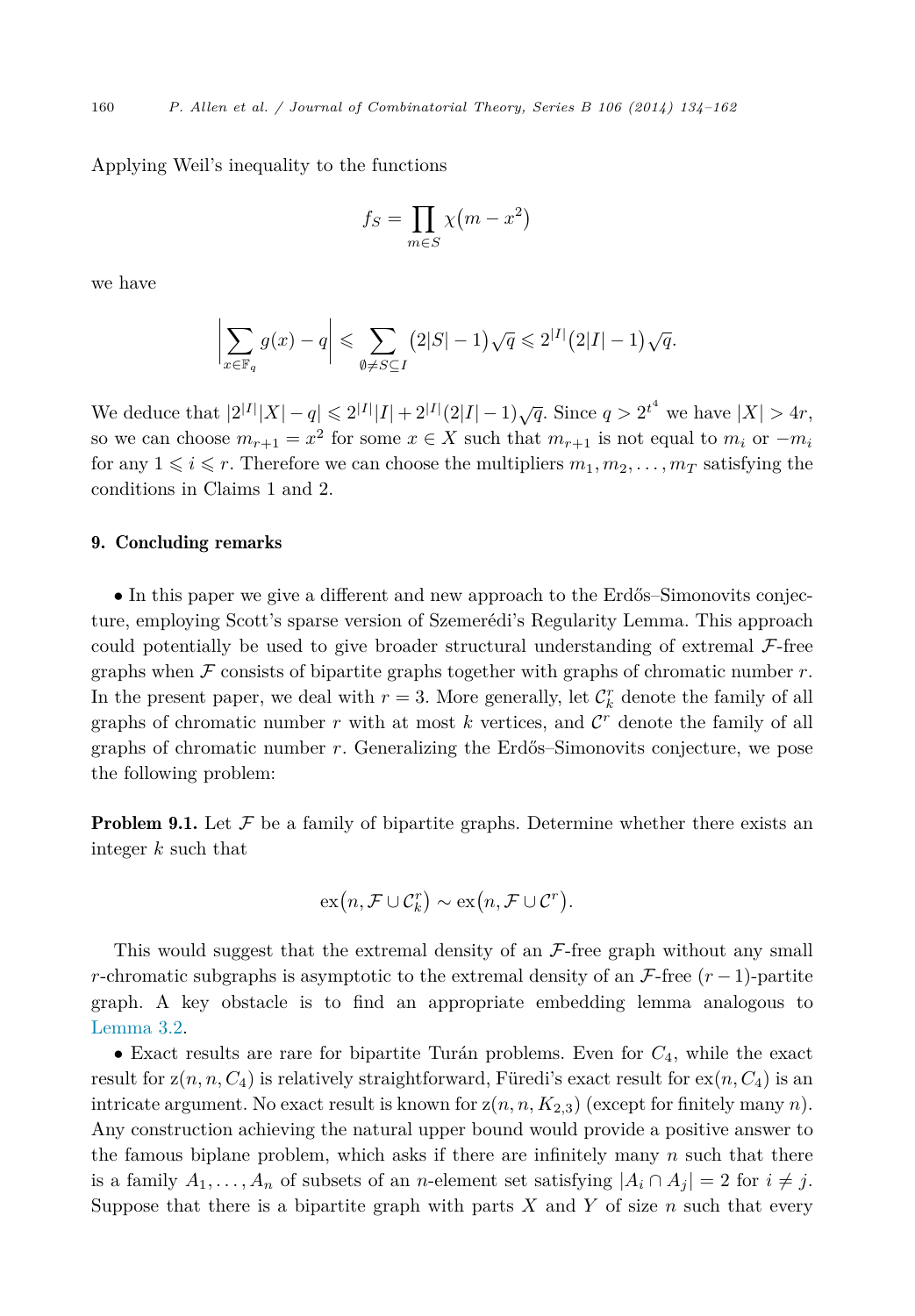<span id="page-27-0"></span>pair of vertices in *X* has exactly 2 neighbors in *Y* . Then the set of all neighborhoods of vertices in *X* is a biplane on *Y* .

• Unsurprisingly, it is not in general easy to show that any particular family  $\mathcal F$  is smooth. Besides  $K_{2,t}$  and  $K_{3,3}$ , we show that the family  $\{K_{2,t}, B_t\}$  is smooth for all  $t \geqslant 2$  (where  $B_t$  is the book of 4-cycles with  $t$  pages). We cannot at present prove, however, that  $B_t$  itself is smooth. We intend to investigate smooth families in future work.

#### Acknowledgments

We thank the anonymous referees for carefully reading the paper and their helpful advice on improving the exposition.

#### References

- [1] P. Allen, Dense *H*-free graphs are almost  $(\chi(H) 1)$ -partite, Electron. J. Combin. 17 (1) (2010) [R21.](http://refhub.elsevier.com/S0095-8956(14)00008-2/bib41455367656Es1)
- [2] N. [Alon, Explicit Ramsey graphs and orthonormal labellings, Electron. J. Combin. 1 \(1994\) R12.](http://refhub.elsevier.com/S0095-8956(14)00008-2/bib416C6F6E50736575646F426164s1)
- [3] N. [Alon, L. Rónyai, T. Szabó, Norm-graphs: variations and applications, J. Combin. Theory Ser. B](http://refhub.elsevier.com/S0095-8956(14)00008-2/bib415253s1) [76 \(1999\) 280–290.](http://refhub.elsevier.com/S0095-8956(14)00008-2/bib415253s1)
- [4] W.G. [Brown, On graphs that do not contain a Thomsen graph, Canad. Math. Bull. 9 \(1966\) 281–289.](http://refhub.elsevier.com/S0095-8956(14)00008-2/bib42s1)
- [5] D. Conlon, J. Fox, Y. Zhao, Extremal results in sparse pseudorandom graphs, preprint, 2012.
- [6] [P. Erdős, On sequences of integers no one of which divides the product of two others and on some](http://refhub.elsevier.com/S0095-8956(14)00008-2/bib4572646F7341s1) [related problems, Mitt. Forsch.-Inst. Math. Mech. Univ. Tomsk 2 \(1938\) 74–82.](http://refhub.elsevier.com/S0095-8956(14)00008-2/bib4572646F7341s1)
- [7] [P. Erdős, Some recent progress on extremal problems in graph theory, Congr. Numer. 14 \(1975\)](http://refhub.elsevier.com/S0095-8956(14)00008-2/bib4572646F7342s1) [3–14.](http://refhub.elsevier.com/S0095-8956(14)00008-2/bib4572646F7342s1)
- [8] [P. Erdős, M. Simonovits, A limit theorem in graph theory, Studia Sci. Math. Hungar. 1 \(1966\)](http://refhub.elsevier.com/S0095-8956(14)00008-2/bib45726453696D457874s1) [51–57.](http://refhub.elsevier.com/S0095-8956(14)00008-2/bib45726453696D457874s1)
- [9] [P. Erdős, M. Simonovits, On a valence problem in extremal graph theory, Discrete Math. 5 \(1973\)](http://refhub.elsevier.com/S0095-8956(14)00008-2/bib45726453696D58s1) [323–334.](http://refhub.elsevier.com/S0095-8956(14)00008-2/bib45726453696D58s1)
- [10] [P. Erdős, M. Simonovits, Compactness results in extremal graph theory, Combinatorica 2 \(1982\)](http://refhub.elsevier.com/S0095-8956(14)00008-2/bib45536931s1) [275–288.](http://refhub.elsevier.com/S0095-8956(14)00008-2/bib45536931s1)
- [11] [P. Erdős, A.H. Stone, On the structure of linear graphs, Bull. Amer. Math. Soc. 52 \(1946\) 1087–1091.](http://refhub.elsevier.com/S0095-8956(14)00008-2/bib45726453746Fs1)
- [12] Z. [Füredi, New asymptotics for bipartite Turán numbers, J. Combin. Theory Ser. A 75 \(1996\)](http://refhub.elsevier.com/S0095-8956(14)00008-2/bib4632s1) [141–144.](http://refhub.elsevier.com/S0095-8956(14)00008-2/bib4632s1)
- [13] Z. [Füredi, An upper bound on Zarankiewicz' problem, Combin. Probab. Comput. 5 \(1996\) 29–33.](http://refhub.elsevier.com/S0095-8956(14)00008-2/bib4633s1)
- [14] [P. Keevash, B. Sudakov, J. Verstraëte, On a conjecture of Erdős and Simonovits: Even cycles,](http://refhub.elsevier.com/S0095-8956(14)00008-2/bib4B5356s1) [Combinatorica 33 \(2013\) 699–732.](http://refhub.elsevier.com/S0095-8956(14)00008-2/bib4B5356s1)
- [15] Y. [Kohayakawa, Szemerédi's regularity lemma for sparse graphs, in: F. Cucker, M. Shub \(Eds.\),](http://refhub.elsevier.com/S0095-8956(14)00008-2/bib596F736869537061727365s1) [Foundations of Computational Mathematics, Springer-Verlag, Berlin, 1997, pp. 295–352.](http://refhub.elsevier.com/S0095-8956(14)00008-2/bib596F736869537061727365s1)
- [16] J. [Kollár, L. Rónyai, T. Szabó, Norm-graphs and bipartite Turán numbers, Combinatorica 16 \(1996\)](http://refhub.elsevier.com/S0095-8956(14)00008-2/bib4B5253s1) [399–406.](http://refhub.elsevier.com/S0095-8956(14)00008-2/bib4B5253s1)
- [17] J. [Komlós, M. Simonovits, Szemerédi's regularity lemma and its applications in graph theory, in:](http://refhub.elsevier.com/S0095-8956(14)00008-2/bib4B6F6D53696D537572766579s1) [Combinatorics, Paul Erdős Is Eighty, vol. 2, Keszthely, 1993, Bolyai Soc. Math. Stud., vol. 2, János](http://refhub.elsevier.com/S0095-8956(14)00008-2/bib4B6F6D53696D537572766579s1) [Bolyai Math. Soc., Budapest, 1996, pp. 295–352.](http://refhub.elsevier.com/S0095-8956(14)00008-2/bib4B6F6D53696D537572766579s1)
- [18] T. [Kövári, V. Sós, P. Turán, On a problem of K. Zarankiewicz, Colloq. Math. 3 \(1954\) 50–57.](http://refhub.elsevier.com/S0095-8956(14)00008-2/bib4B5354626F756E64s1)
- [19] M. [Krivelevich, B. Sudakov, Pseudo-random graphs, in: E. Györi, G.O.H. Katona, L. Lovász \(Eds.\),](http://refhub.elsevier.com/S0095-8956(14)00008-2/bib4B53s1) [More Sets, Graphs and Numbers, Bolyai Soc. Math. Stud., vol. 15, 2006, pp. 199–262.](http://refhub.elsevier.com/S0095-8956(14)00008-2/bib4B53s1)
- [20] R. [Lidl, H. Niederreiter, Finite Fields, Cambridge University Press, 1997.](http://refhub.elsevier.com/S0095-8956(14)00008-2/bib4C4Es1)
- [21] A. [Scott, Szemerédi's Regularity Lemma for matrices and sparse graphs, Combin. Probab. Comput.](http://refhub.elsevier.com/S0095-8956(14)00008-2/bib53636F7474537061727365s1) [20 \(2011\) 455–466.](http://refhub.elsevier.com/S0095-8956(14)00008-2/bib53636F7474537061727365s1)
- [22] M. [Simonovits, A method for solving extremal problems in graph theory, stability problems, in:](http://refhub.elsevier.com/S0095-8956(14)00008-2/bib53696D53746162s1) [Theory of Graphs, Proc. Colloq., Tihany, 1966, Academic Press, New York, 1968, pp. 279–319.](http://refhub.elsevier.com/S0095-8956(14)00008-2/bib53696D53746162s1)